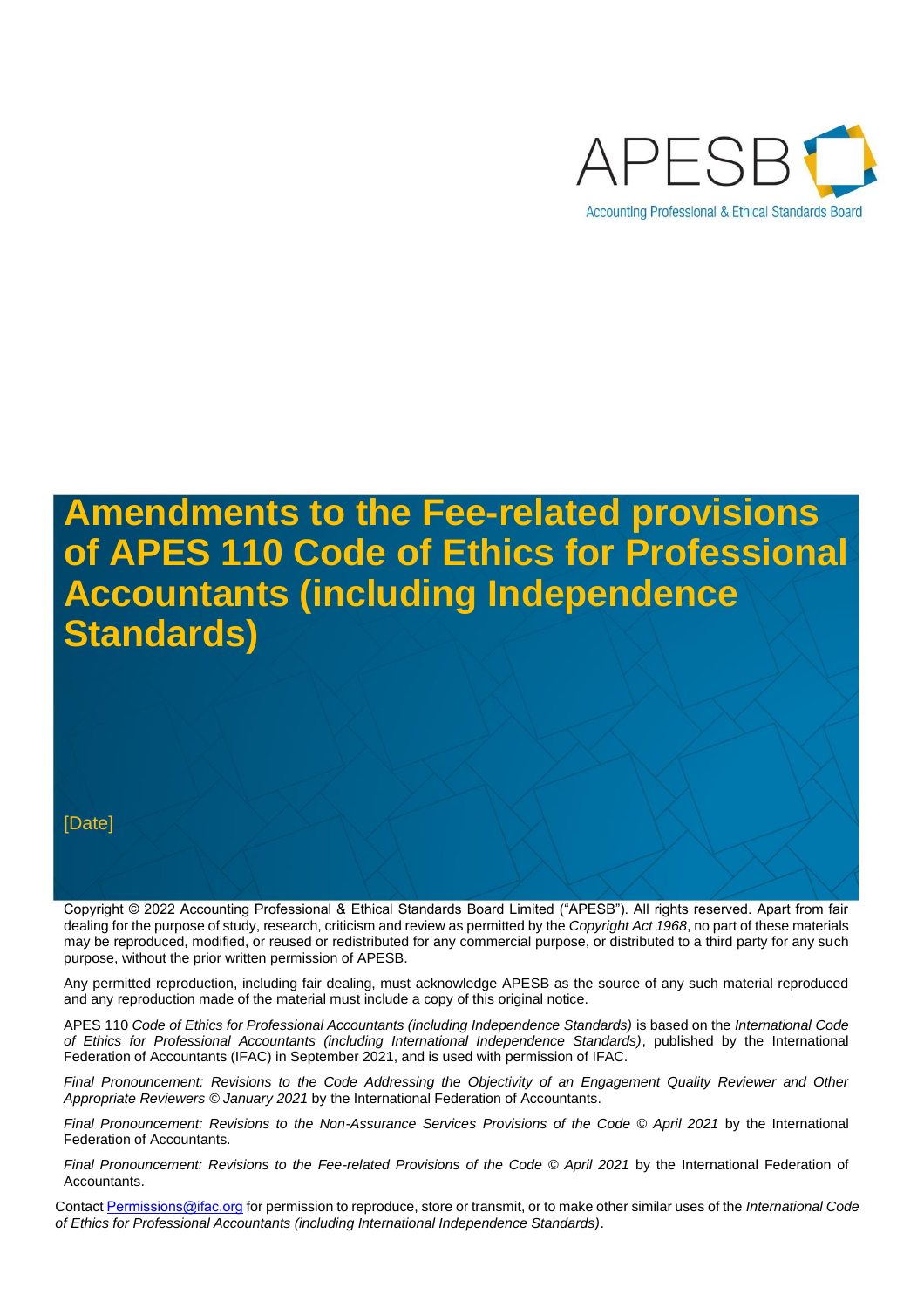# **CODE OF ETHICS FOR PROFESSIONAL ACCOUNTANTS (INCLUDING INDEPENDENCE STANDARDS)**

# **TABLE OF CONTENTS**

| 400                                                                     | APPLYING THE CONCEPTUAL FRAMEWORK TO INDEPENDENCE FOR AUDIT |  |
|-------------------------------------------------------------------------|-------------------------------------------------------------|--|
| 410                                                                     |                                                             |  |
| 411                                                                     |                                                             |  |
| <b>PART 4B- INDEPENDENCE FOR ASSURANCE ENGAGEMENTS OTHER THAN AUDIT</b> |                                                             |  |
|                                                                         |                                                             |  |
| 905                                                                     |                                                             |  |
|                                                                         |                                                             |  |
| 120                                                                     |                                                             |  |
| 270                                                                     |                                                             |  |
| 320                                                                     |                                                             |  |
| 330                                                                     |                                                             |  |
|                                                                         |                                                             |  |
|                                                                         |                                                             |  |
|                                                                         |                                                             |  |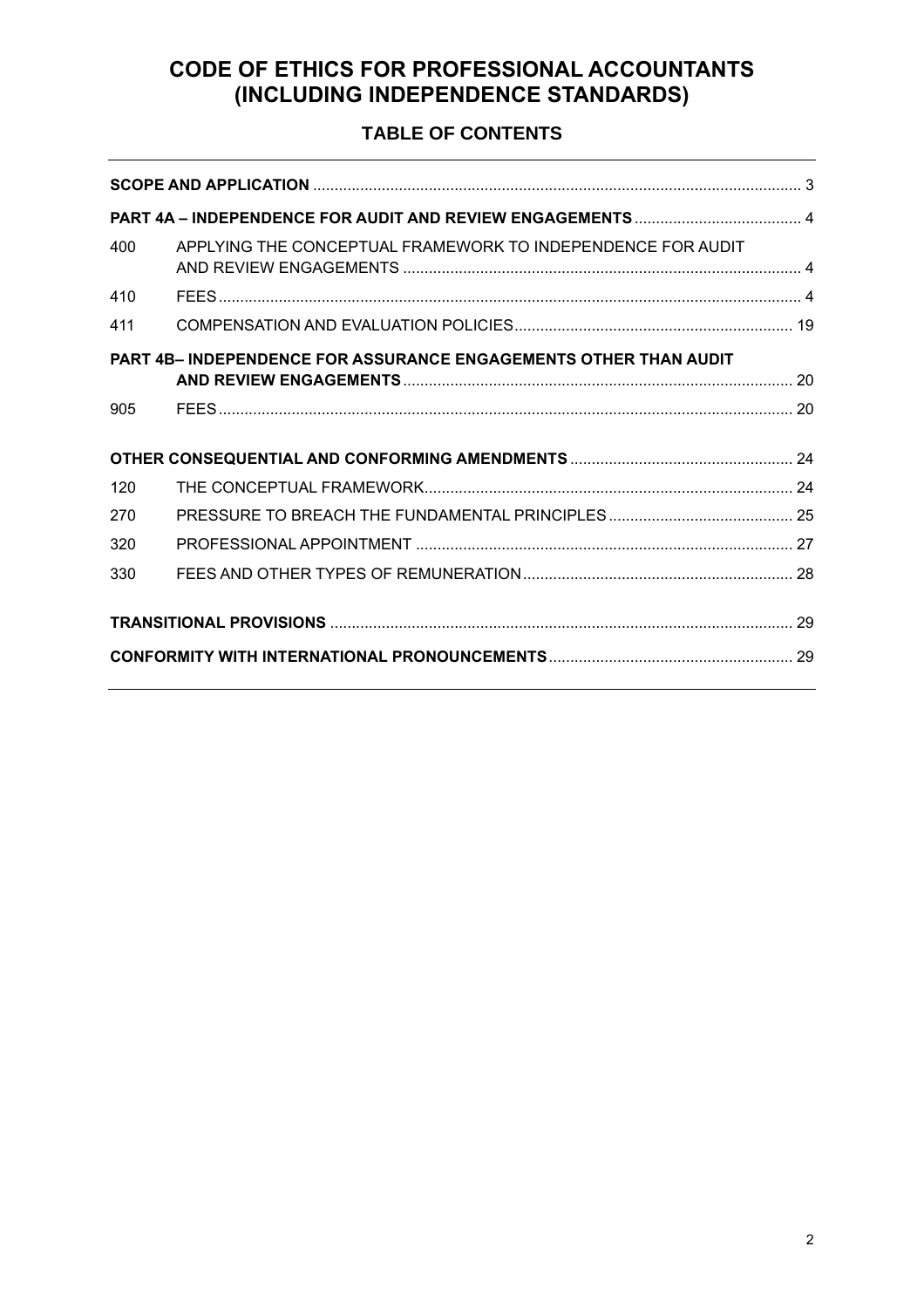# <span id="page-2-0"></span>**SCOPE AND APPLICATION**

1.1 Accounting Professional & Ethical Standards Board Limited (APESB) issues APES 110 *Code of Ethics for Professional Accountants (including Independence Standards)* (**this Code**). This Code is operative from 1 January 2020 and supersedes APES 110 *Code of Ethics for Professional Accountants* (issued in December 2010 and subsequently amended in December 2011, May 2013, November 2013, May 2017 and April 2018). Earlier adoption of this Code is permitted. Transitional provisions relating to Key Audit Partner rotation, revisions to Part 4B, the role and mindset of Members, the objectivity of Engagement Quality Reviewers and the fee-related provisions apply as specified in the respective transitional provisions on page [29.](#page-28-0)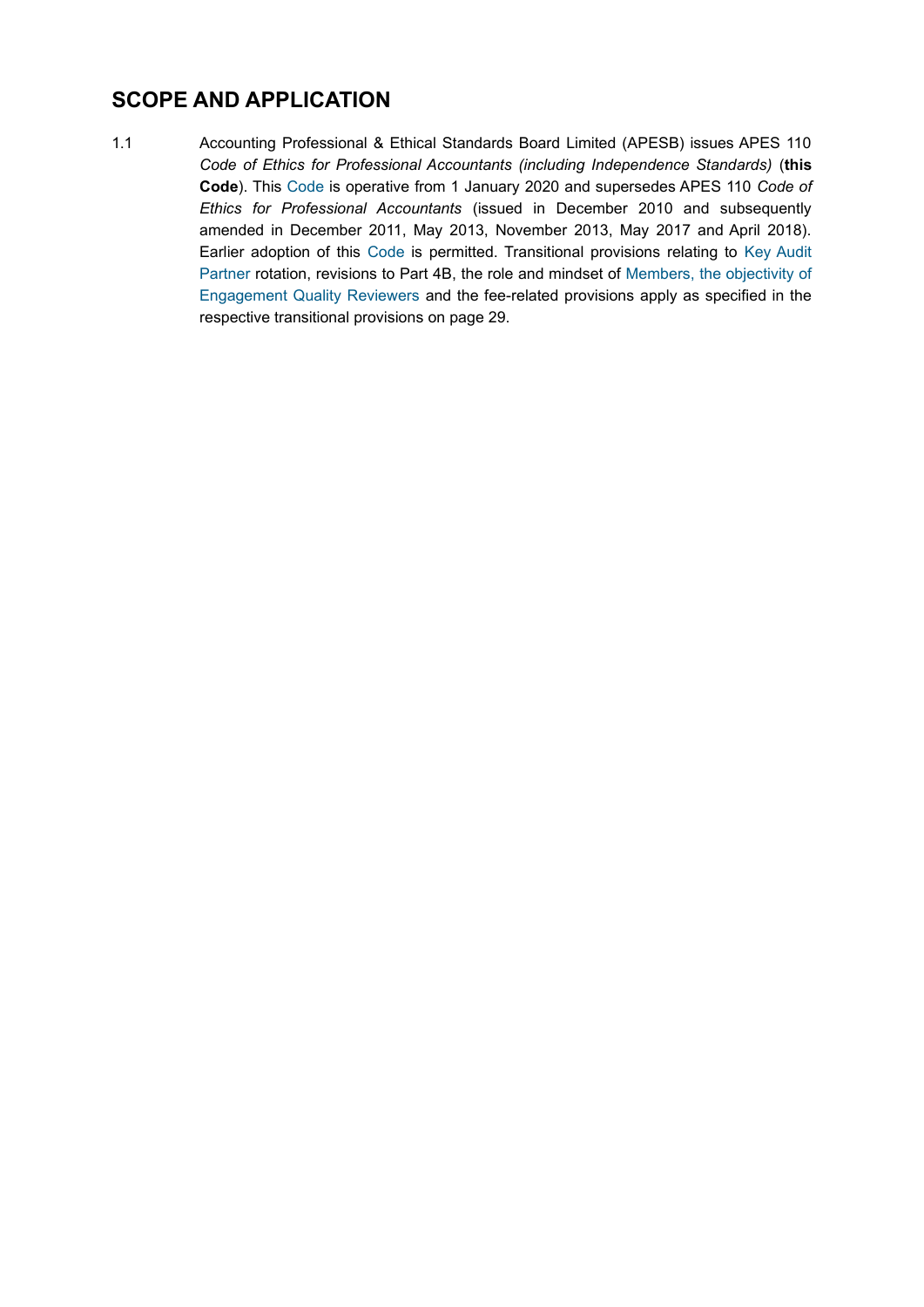# <span id="page-3-0"></span>**PART 4A – INDEPENDENCE FOR AUDIT AND REVIEW ENGAGEMENTS**

# <span id="page-3-1"></span>**SECTION 400**

# **APPLYING THE CONCEPTUAL FRAMEWORK TO INDEPENDENCE FOR AUDIT AND REVIEW ENGAGEMENTS**

#### **Introduction**

#### **General**

*[Paragraph 400.1 of extant Section 400 remains unchanged.]*

400.2 This Part applies to both Audit and Review Engagements unless otherwise stated. The terms "audit," "Audit Team," "Audit Engagement," "Audit Client," and "audit report" apply equally to review, Review Team, Review Engagement, Review Client, and Review Engagement report.

*[Paragraphs 400.3 to R400.89 of extant Section 400 remain unchanged.]*

# <span id="page-3-2"></span>**SECTION 410**

### **FEES**

### **Introduction**

- 410.1 Firms are required to comply with the fundamental principles, be independent and apply the conceptual framework set out in Section 120 to identify, evaluate and address threats to Independence.
- 410.2 Section 330 *Fees and Other Types of Remuneration* sets out application material relevant to applying the conceptual framework where the level and nature of fee and other remuneration arrangements might create a self-interest threat to compliance with one or more of the fundamental principles. This section sets out specific requirements and application material relevant to applying the conceptual framework to identify, evaluate and address threats to Independence arising from fees charged to Audit Clients.

### **Requirements and Application Material**

*[Paragraphs 410.3 A1 to AUST 410.3.1 A1 of extant Section 410 have been amended and relocated to paragraphs 410.14 A1 to AUST 410.14.1 A1.]*

#### **General**

410.3 A1 Fees for Professional Services are usually negotiated with and paid by an Audit Client and might create threats to Independence. This practice is generally recognised and accepted by intended users of Financial Statements.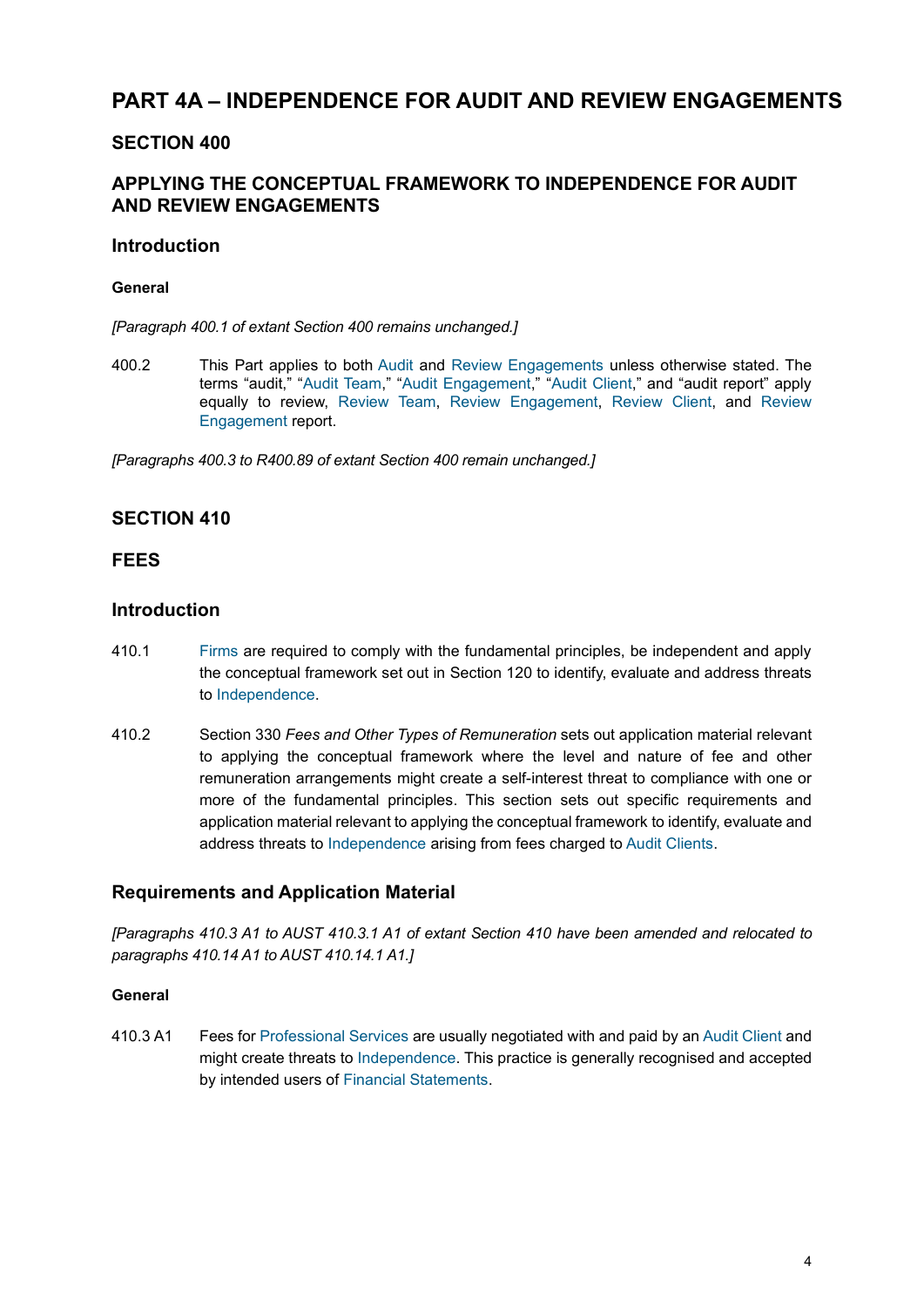- 410.3 A2 When the Audit Client is a Public Interest Entity, stakeholders have heightened expectations regarding the Firm's Independence. As transparency can serve to better inform the views and decisions of Those Charged with Governance and a wide range of stakeholders, this section provides for disclosure of fee-related information to both Those Charged with Governance and stakeholders more generally for Audit Clients that are Public Interest Entities.
- 410.3 A3 For the purposes of this section, audit fees comprise fees or other types of remuneration for an audit or review of Financial Statements. Where reference is made to the fee for the audit of the Financial Statements, this does not include any fee for an audit of Special Purpose Financial Statements or a review of Financial Statements.<sup>1</sup> (ED03/21 SC 1-4) (Ref: Para. R410.23(a), 410.25 A1 and R410.31(a))

*[Paragraphs R410.4 to R410.6 of extant Section 410 have been amended (or deleted) and relocated to paragraphs 410.18 to 410.21 A1.]*

*Fees Paid by an Audit Client*

- 410.4 A1 When fees are negotiated with and paid by an Audit Client, this creates a self-interest threat and might create an intimidation threat to Independence.
- 410.4 A2 The application of the conceptual framework requires that before a Firm or Network Firm accepts an audit or any other engagement for an Audit Client, the Firm determines whether the threats to Independence created by the fees proposed to the client are at an Acceptable Level. The application of the conceptual framework also requires the Firm to re-evaluate such threats when facts and circumstances change during the Engagement Period for the audit.
- 410.4 A3 Factors that are relevant in evaluating the level of threats created when fees for an audit or any other engagement are paid by the Audit Client include:
	- The level of the fees and the extent to which they have regard to the resources required, taking into account the Firm's commercial and market priorities.
	- Any linkage between fees for the audit and those for services other than audit and the relative size of both elements.
	- The extent of any dependency between the level of the fee for, and the outcome of, the service.
	- Whether the fee is for services to be provided by the Firm or a Network Firm.
	- The level of the fee in the context of the service to be provided by the Firm or a Network Firm.
	- The operating structure and the compensation arrangements of the Firm and Network Firms.
	- The significance of the client, or a third party referring the client, to the Firm, Network Firm, partner or Office.
	- The nature of the client, for example whether the client is a Public Interest Entity.

<sup>1</sup> In Australia, there are requirements in the *Corporations Act 2001* (for example, in sections 302 and 309) for specific entities to prepare a half-year report which needs to be audited or reviewed. Where a review is performed to meet financial reporting requirements of the *Corporations Act 2001*, the review is to be considered as a fee for the audit of the Financial Statements of the entity or group.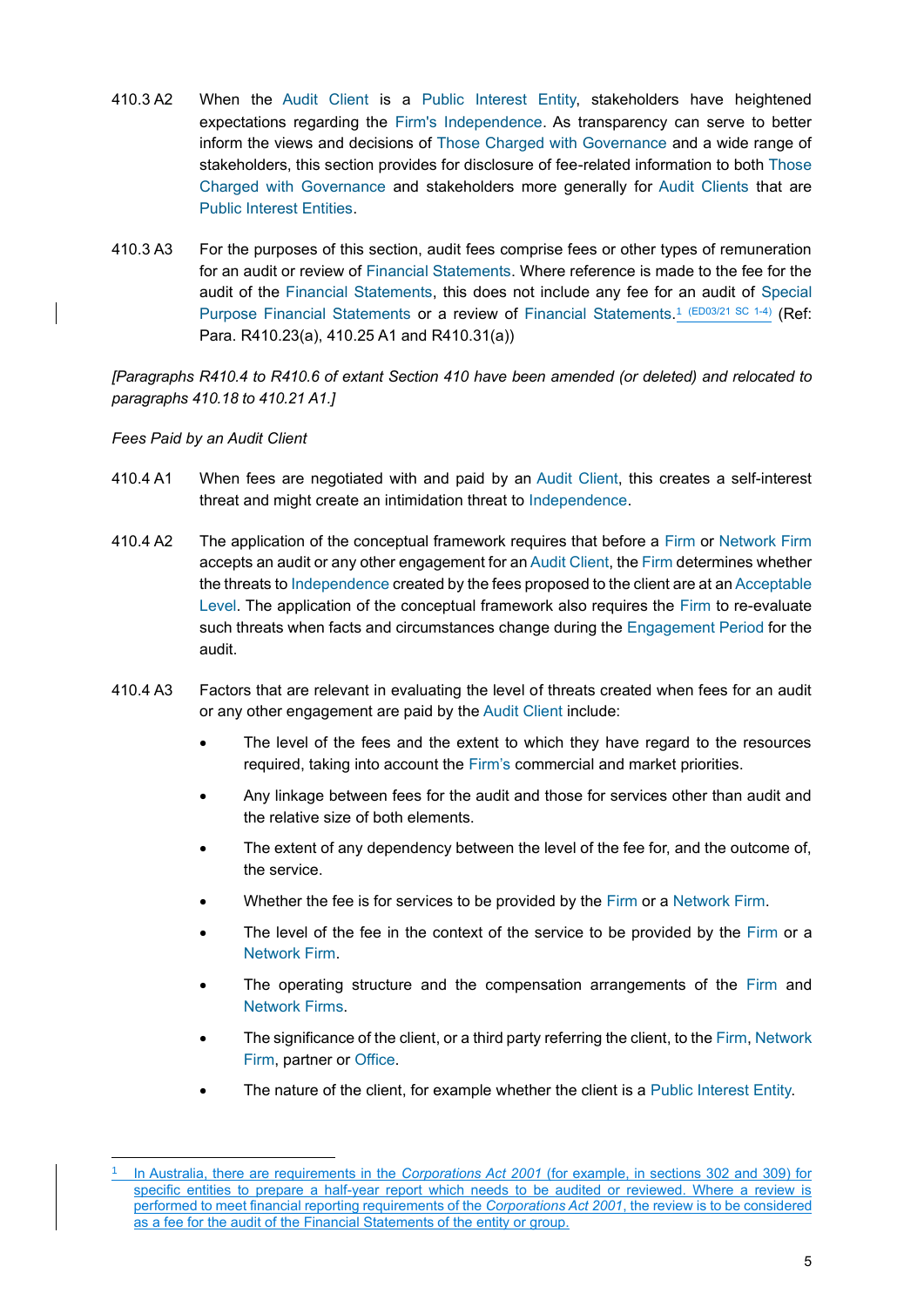- The relationship of the client to the Related Entities to which the services other than audit are provided, for example when the Related Entity is a sister entity.
- The involvement of Those Charged with Governance in appointing the auditor and agreeing fees, and the apparent emphasis they and client management place on the quality of the audit and the overall level of the fees.
- Whether the level of the fee is set by an independent third party, such as a regulatory body.
- Whether the quality of the Firm's audit work is subject to the review of an independent third party, such as an oversight body.
- 410.4 A4 The conditions, policies and procedures described in paragraph 120.15 A3 (particularly the existence of a quality management system designed and implemented by the Firm in accordance with APES 320 *Quality Control Management for Firms that Provide Non-Assurance Services* and the quality management standards issued by the AUASB) might also impact the evaluation of whether the threats to Independence are at an Acceptable Level.
- 410.4 A5 The requirements and application material that follow identify circumstances which might need to be further evaluated when determining whether the threats are at an Acceptable Level. For those circumstances, application material includes examples of additional factors that might be relevant in evaluating the threats.

#### **Level of Audit Fees**

- 410.5 A1 Determining the fees to be charged to an Audit Client, whether for audit or other services, is a business decision of the Firm taking into account the facts and circumstances relevant to that specific engagement, including the requirements of technical and professional standards.
- 410.5 A2 Factors that are relevant in evaluating the level of self-interest and intimidation threats created by the level of the audit fee paid by the Audit Client include:
	- The Firm's commercial rationale for the audit fee.
	- Whether undue pressure has been, or is being, applied by the client to reduce the audit fee.
- 410.5 A3 Examples of actions that might be safeguards to address such threats include:
	- Having an appropriate reviewer who does not take part in the Audit Engagement assess the reasonableness of the fee proposed, having regard to the scope and complexity of the engagement.
	- Having an appropriate reviewer who did not take part in the Audit Engagement review the work performed.

*Impact of Other Services Provided to an Audit Client* 

- **R410.6 Subject to paragraph R410.7, a Firm shall not allow the audit fee to be influenced by the provision of services other than audit to an Audit Client by the Firm or a Network Firm.**
- 410.6 A1 The audit fee ordinarily reflects a combination of matters, such as those identified in paragraph 410.23 A1. However, the provision of other services to an Audit Client is not an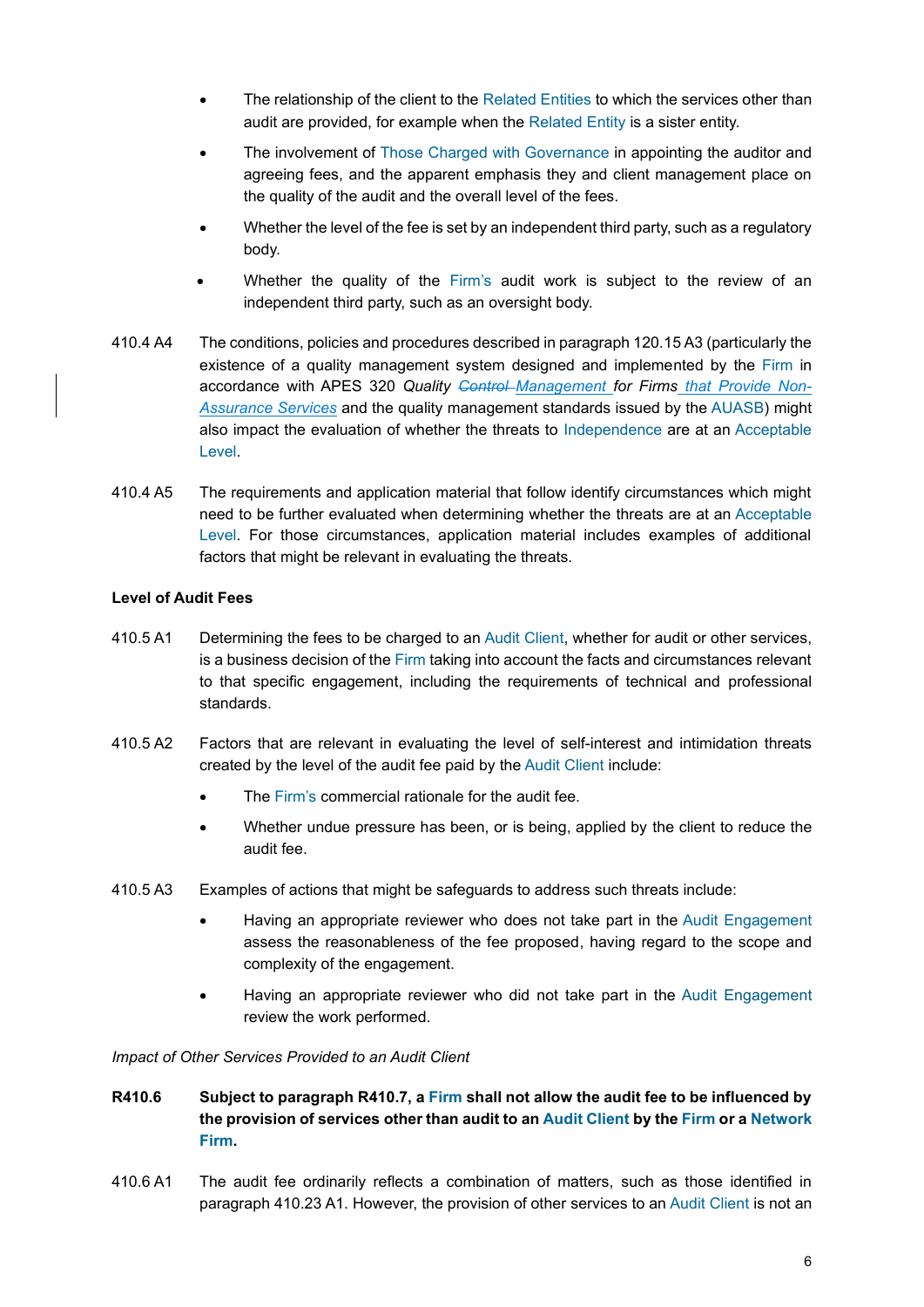appropriate consideration in determining the audit fee.

**R410.7 As an exception to paragraph R410.6, when determining the audit fee, the Firm may take into consideration the cost savings achieved as a result of experience derived from the provision of services other than audit to an Audit Client.**

*[Paragraphs 410.7 A1 to R410.8 of extant Section 410 have been amended and relocated to paragraphs 410.12 A1 to R410.13.]*

#### **Contingent Fees**

- 410.8 A1 Contingent Fees are fees calculated on a predetermined basis relating to the outcome of a transaction or the result of the services performed. A Contingent Fee charged through an intermediary is an example of an indirect Contingent Fee. In this section, a fee is not regarded as being contingent if established by a court or other public authority.
- **R410.9 A Firm shall not charge directly or indirectly a Contingent Fee for an Audit Engagement.**
- **R410.10 A Firm or Network Firm shall not charge directly or indirectly a Contingent Fee for a non-assurance service provided to an Audit Client, if:**
	- **(a) The fee is charged by the Firm expressing the opinion on the Financial Statements and the fee is material or expected to be material to that Firm;**
	- **(b) The fee is charged by a Network Firm that participates in a significant part of the audit and the fee is material or expected to be material to that Firm; or**
	- **(c) The outcome of the non-assurance service, and therefore the amount of the fee, is dependent on a future or contemporary judgement related to the audit of a material amount in the Financial Statements.**
- 410.10 A1 Paragraphs R410.9 and R410.10 preclude a Firm or a Network Firm from entering into certain Contingent Fee arrangements with an Audit Client. Even if a Contingent Fee arrangement is not precluded when providing a non-assurance service to an Audit Client it might still impact the level of the self-interest threat.
- 410.10 A2 Factors that are relevant in evaluating the level of such a threat include:
	- The range of possible fee amounts.
	- Whether an appropriate authority determines the outcome on which the Contingent Fee depends.
	- Disclosure to intended users of the work performed by the Firm and the basis of remuneration.
	- The nature of the service.
	- The effect of the event or transaction on the Financial Statements.
- 410.10 A3 Examples of actions that might be safeguards to address such a self-interest threat include:
	- Having an appropriate reviewer who was not involved in performing the nonassurance service review the work performed.
	- Obtaining an advance written agreement with the client on the basis of remuneration.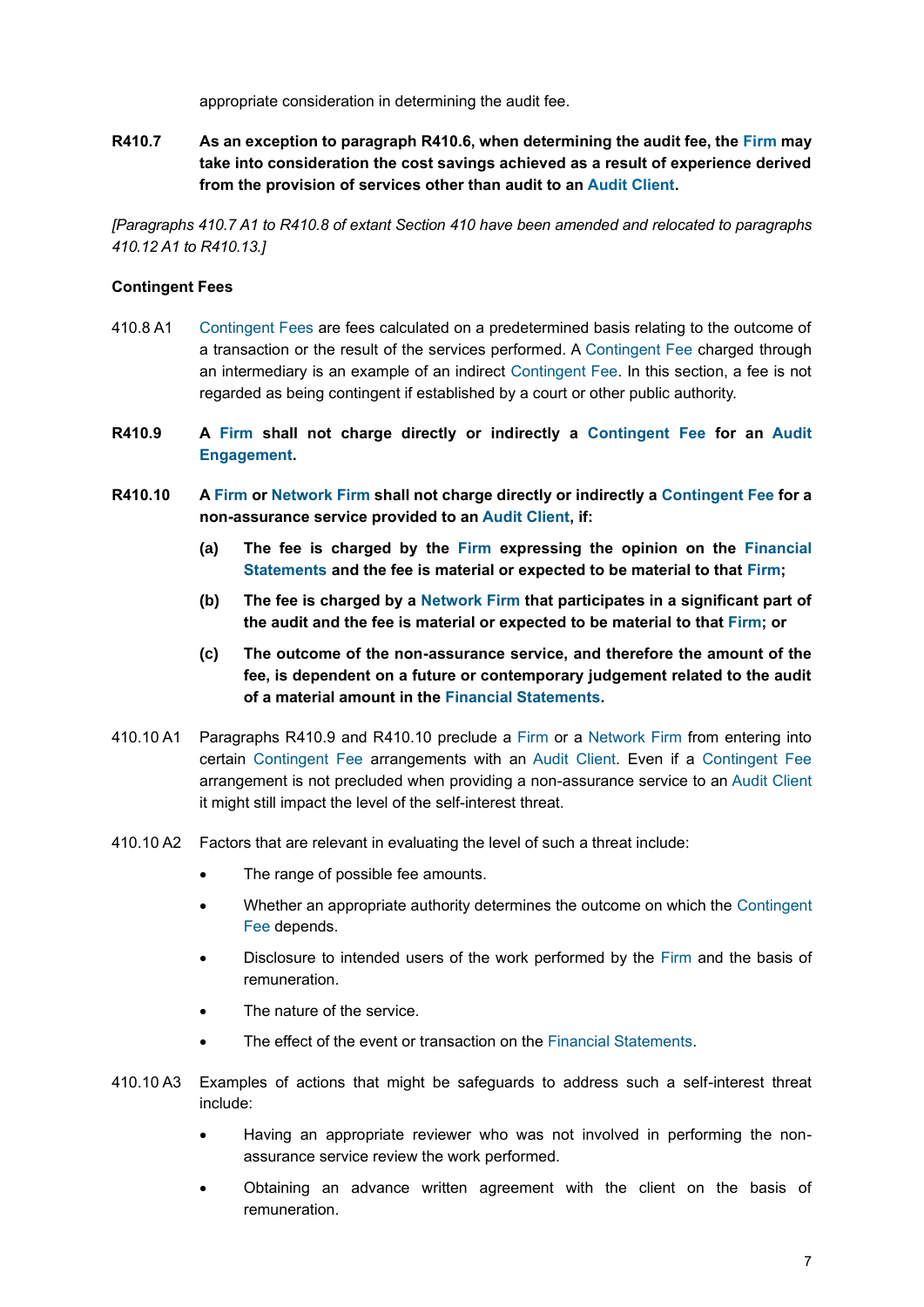#### **Total Fees – Proportion of Fees for Services Other than Audit to Audit Fee**

- 410.11 A1 The level of the self-interest threat might be impacted when a large proportion of fees charged by the Firm or Network Firms to an Audit Client is generated by providing services other than audit to the client, due to concerns about the potential loss of either the Audit Engagement or other services. Such circumstances might also create an intimidation threat. A further consideration is a perception that the Firm or Network Firm focuses on the non-audit relationship, which might create a threat to the auditor's Independence.
- 410.11 A2 Factors that are relevant in evaluating the level of such threats include:
	- The ratio of fees for services other than audit to the audit fee.
	- The length of time during which a large proportion of fees for services other than audit to the audit fee has existed.
	- The nature, scope and purposes of the services other than audit, including:
		- o Whether they are recurring services.
		- o Whether law or regulation mandates the services to be performed by the Firm.
- 410.11 A3 Examples of actions that might be safeguards to address such self-interest or intimidation threats include:
	- Having an appropriate reviewer who was not involved in the audit or the service other than audit review the relevant audit work.
	- Reducing the extent of services other than audit provided to the Audit Client.

#### **Total Fees – Overdue Fees**

- 410.12 A1 The level of the self-interest threat might be impacted if fees payable by an Audit Client for the audit or services other than audit are overdue during the period of the Audit Engagement.
- 410.12 A2 It is generally expected that the Firm will obtain payment of such fees before the audit report is issued.
- 410.12 A3 Factors that are relevant in evaluating the level of such a self-interest threat include:
	- The significance of the overdue fees to the Firm.
	- The length of time the fees have been overdue.
	- The Firm's assessment of the ability and willingness of the Audit Client to pay the overdue fees.
- 410.12 A4 Examples of actions that might be safeguards to address such a threat include:
	- Obtaining a partial payment of overdue fees.
	- Having an appropriate reviewer who did not take part in the Audit Engagement review the audit work.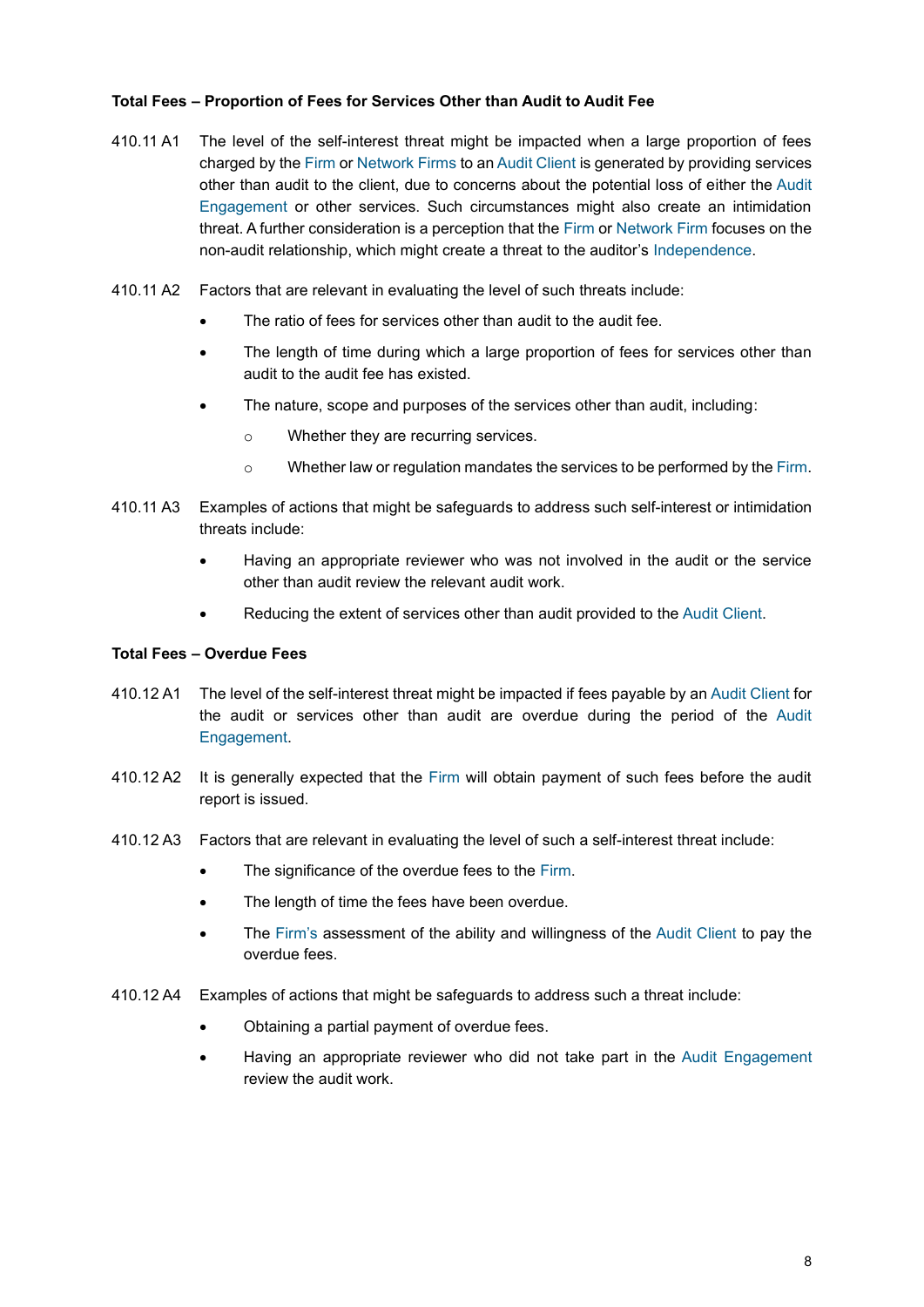- **R410.13 When a significant part of the fees due from an Audit Client remains unpaid for a long time, the Firm shall determine:**
	- **(a) Whether the overdue fees might be equivalent to a loan to the client, in which case the requirements and application material set out in Section 511 are applicable; and**
	- **(b) Whether it is appropriate for the Firm to be re-appointed or continue the Audit Engagement.**

#### **Total Fees – Fee Dependency**

- 410.14 A1 When the total fees generated from an Audit Client by the Firm expressing the audit opinion represent a large proportion of the total fees of that Firm, the dependence on, and concern about the potential loss of, fees from audit and other services from that client impact the level of the self-interest threat and create an intimidation threat.
- 410.14 A2 In calculating the total fees of the Firm, the Firm might use financial information available from the previous financial year and estimate the proportion based on that information if appropriate.
- 410.14 A3 Factors that are relevant in evaluating the level of such self-interest and intimidation threats include:
	- The operating structure of the Firm.
	- Whether the Firm is expected to diversify such that any dependence on the Audit Client is reduced.
- 410.14 A4 Examples of actions that might be safeguards to address such threats include:
	- Having an appropriate reviewer who is not a Member of the Firm review the audit work.
	- Reducing the extent of services other than audit provided to the Audit Client.
	- Increasing the client base of the Firm to reduce dependence on the client.
	- Increasing the extent of services provided to other clients.
- 410.14 A5 A self-interest or intimidation threat is created when the fees generated by a Firm from an Audit Client represent a large proportion of the revenue of one partner or one Office of the Firm.
- 410.14 A6 Factors that are relevant in evaluating the level of such threats include:
	- The qualitative and quantitative significance of the Audit Client to the partner or Office.
	- The extent to which the compensation of the partner, or the partners in the Office, is dependent upon the fees generated from the client.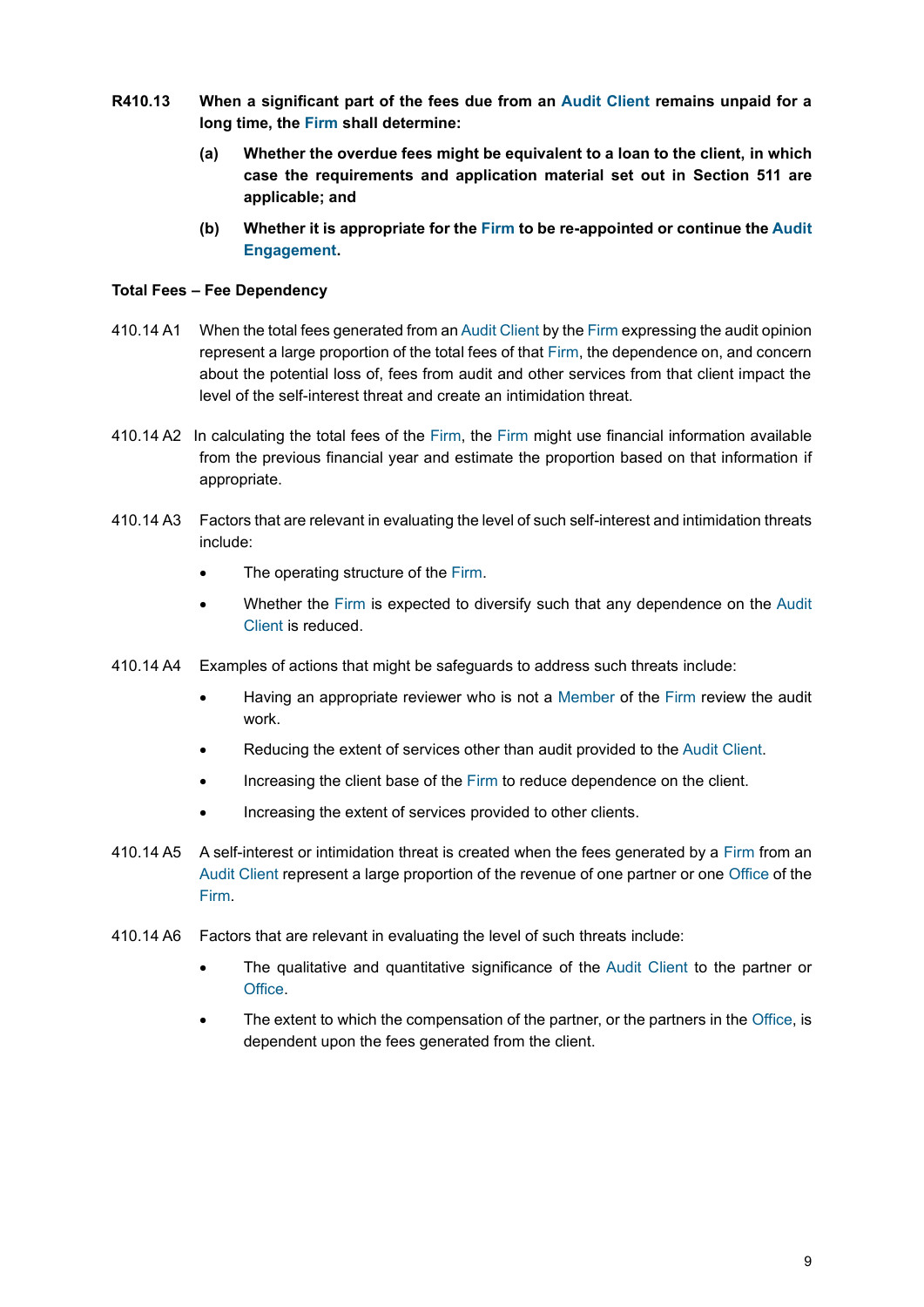- 410.14 A7 Examples of actions that might be safeguards to address such self-interest or intimidation threats include:
	- Having an appropriate reviewer who was not involved in the Audit Engagement review the audit work.
	- Ensuring that the compensation of the partner is not significantly influenced by the fees generated from the client.
	- Reducing the extent of services other than audit provided by the partner or Office to the Audit Client.
	- Increasing the client base of the partner or the Office to reduce dependence on the Audit Client.
	- Increasing the extent of services provided by the partner or the Office to other clients.
- AUST 410.14.1 A1 Another party or Firm may refer multiple Audit Clients to an Engagement Partner, an Office of a Firm or a Firm. The dependence on that source and concern about losing those clients creates a self-interest or intimidation threat. Paragraphs 410.14 A3 and 410.14 A6 provide examples of factors that are relevant in evaluating the significance of the threat and paragraphs 410.14 A4 and 410.14 A7 provide examples of actions that might be safeguards.
	- **AUST R410.14.2 When for each of five consecutive years, total fees in respect of multiple Audit Clients referred from one source represents more than 30% of the total fees of the Engagement Partner, an Office of the Firm or the Firm expressing the audit opinions, the Firm shall determine whether either of the following actions might be a safeguard to reduce the threats created to an Acceptable Level, and if so, apply it:**
		- **(a) Prior to the audit opinions being issued on the fifth year's Engagements, have a Member perform [options – 1. a review (performed by an appropriate reviewer as per proposed paragraph 410.14 A7), 2. a review (as per ASQM 2) or 3. a compliance engagement] (ED01/22 SC6-12) on the fifth year's audit work.; or**
		- (b) After the audit opinions on the fifth year's Engagement have been issued, and before audit opinions are issued on the sixth year's Engagements, have a Member perform [options – 1. a review (performed by an appropriate reviewer as per proposed paragraph 410.14 A7), 2. a review (as per ASQM 2) or 3. a compliance engagement] on the fifth year's audit work. (ED01/22 SC5)

**The Member in Public Practice who performs [a review or compliance engagement] when fee dependency is at the Firm level shall not be a Member of the Firm expressing the audit opinions. If the fee dependency is for an Engagement Partner or an Office of the Firm, the [review or compliance engagement] shall be conducted by a Member who was not involved in the Audit Engagements and is from another Office of the Firm(ED01/22 SC 13-14) .**

#### **[Relevant for option 2 or 3]**

# AUST 410.14.2 A1 The [review or compliance engagement] referred to in paragraph AUST R410.14.2 is [a review or an Assurance Engagement] in accordance with [ASQM 2 *Engagement Quality Reviews* or ASAE 3100 *Compliance Engagements*], to opine on the firm's compliance with applicable professional standards, laws and regulations.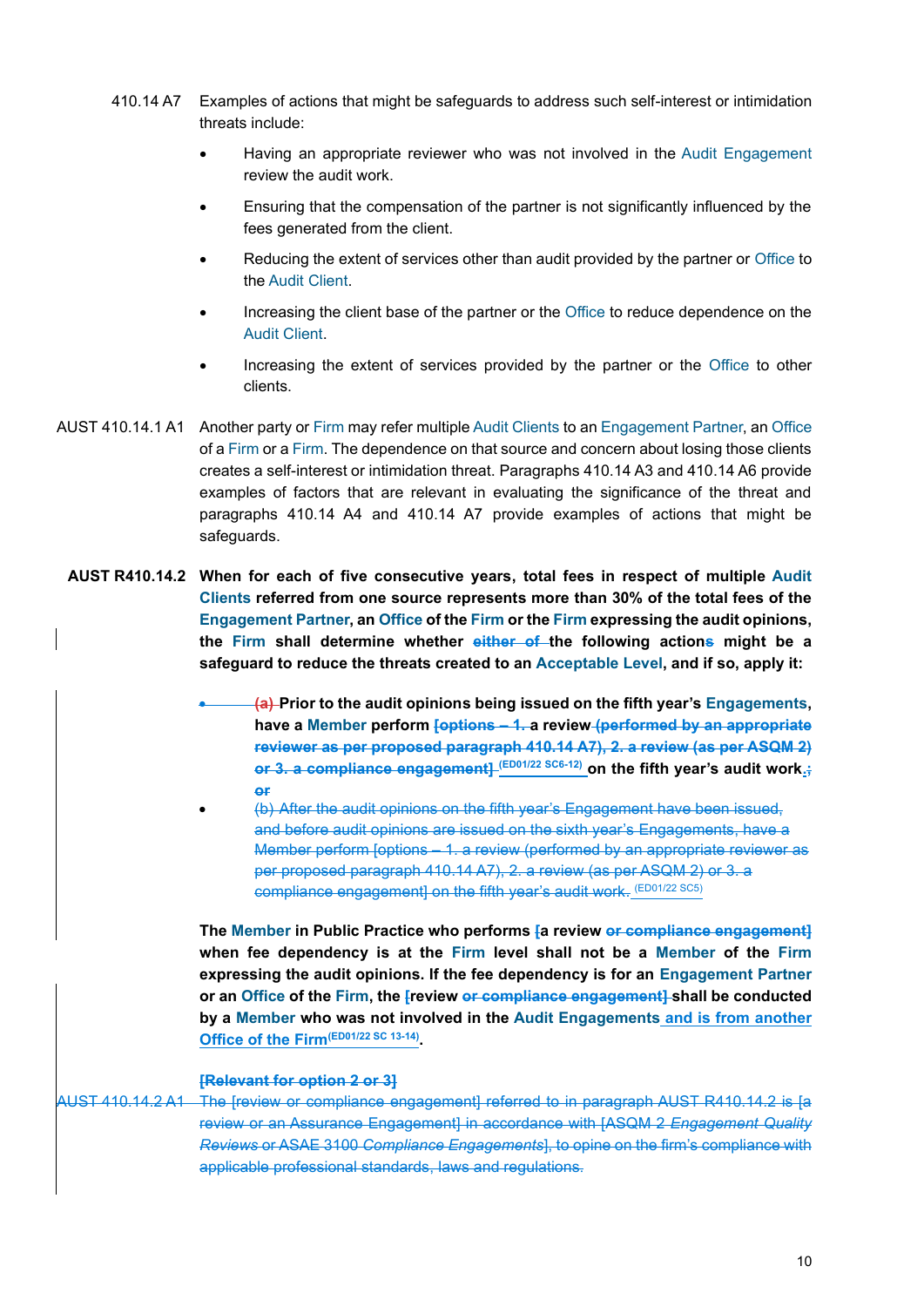**AUST R410.14.3 If the total fees described in paragraph AUST R410.14.2 continue to exceed 30% after the fifth year, the Firm shall each year determine whether either of the actions in paragraph AUST R410.14.2 applied to the relevant year's engagement might be a safeguard to address the threats created by the total fees received by the Firm from the client, and if so, apply it.**

Audit Clients that are Not Public Interest Entities

- **R410.15 When for each of five consecutive years total fees from an Audit Client that is not a Public Interest Entity represent, or are likely to represent, more than 30% of the total fees received by the Firm, the Firm shall determine whether either of the following actions might be a safeguard to reduce the threats created to an Acceptable Level, and if so, apply it:**
	- **(a) Prior to the audit opinion being issued on the fifth year's Financial Statements, have a Member, who is not a Member of the Firm expressing the opinion on the Financial Statements, review the fifth year's audit work; or**
	- **(b) After the audit opinion on the fifth year's Financial Statements has been issued, and before the audit opinion is issued on the sixth year's Financial Statements, have a Member, who is not a Member of the Firm expressing the opinion on the Financial Statements, or a Professional Body review the fifth year's audit work.**
- **R410.16 If the total fees described in paragraph R410.15 continue to exceed 30%, the Firm shall each year determine whether either of the actions in paragraph R410.15 applied to the relevant year's engagement might be a safeguard to address the threats created by the total fees received by the Firm from the client, and if so, apply it.**
- **R410.17 When two or more Firms are engaged to conduct an audit of the client's Financial Statements, the involvement of the other Firm in the audit may be regarded each year as an action equivalent to that in paragraph R410.15 (a), if:**
	- **(a) The circumstances addressed by paragraph R410.15 apply to only one of the Firms expressing the audit opinion; and**
	- **(b) Each Firm performs sufficient work to take full individual responsibility for the audit opinion.**

Audit Clients that are Public Interest Entities

**R410.18 When for each of two consecutive years the total fees from an Audit Client that is a Public Interest Entity represent, or are likely to represent, more than 15% of the total fees received by the Firm, the Firm shall determine whether, prior to the audit opinion being issued on the second year's Financial Statements, a review, consistent with the objective of an Engagement Quality Review performed by a Member who is not a Member of the Firm expressing the opinion on the Financial Statements ("pre-issuance review") might be a safeguard to reduce the threats to an Acceptable Level, and if so, apply it.**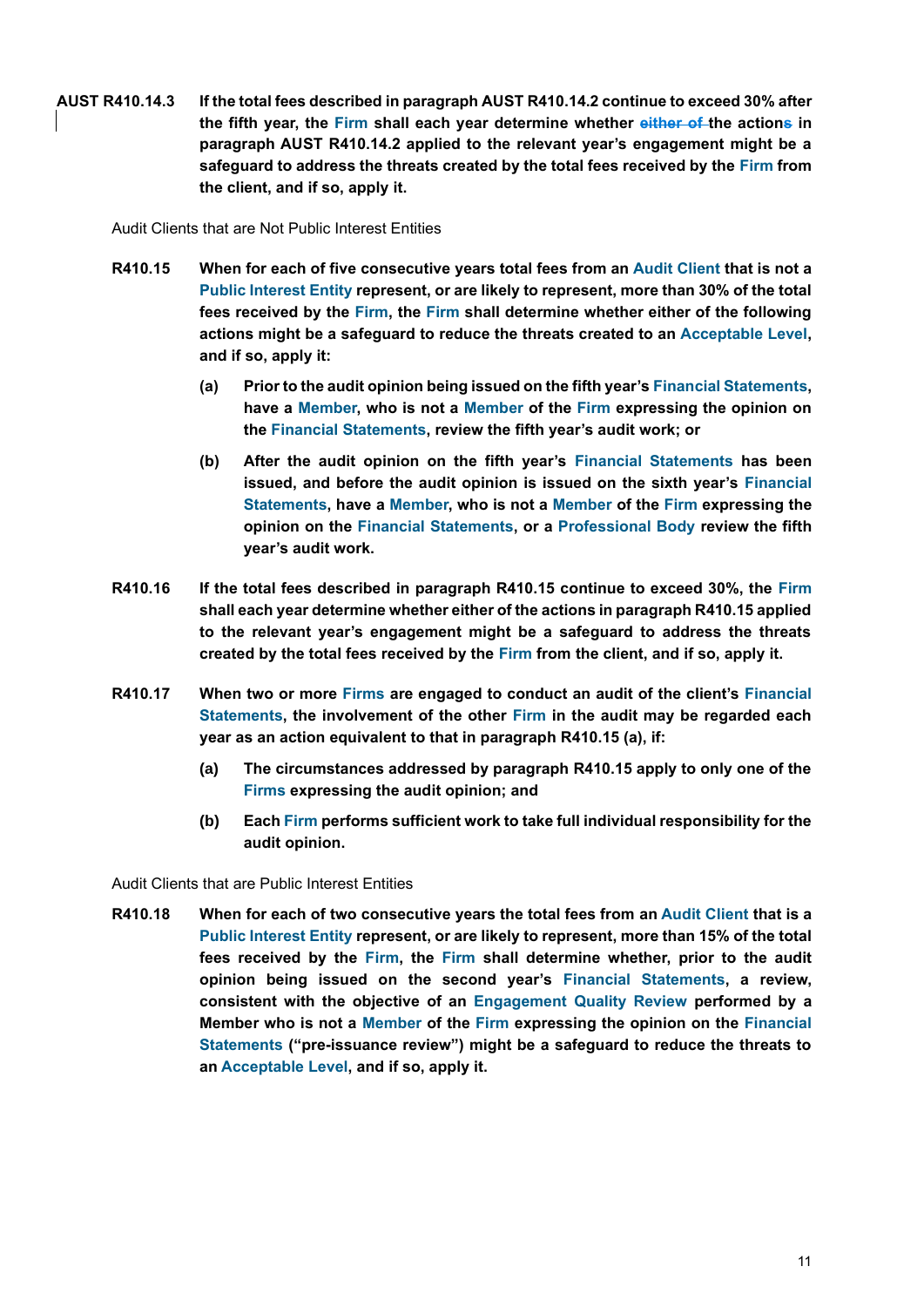- **R410.19 When two or more Firms are engaged to conduct an audit of the client's Financial Statements, the involvement of the other Firm in the audit may be regarded each year as an action equivalent to that in paragraph R410.18, if:**
	- **(a) The circumstances addressed by paragraph R410.18 apply to only one of the Firms expressing the audit opinion; and**
	- **(b) Each Firm performs sufficient work to take full individual responsibility for the audit opinion.**
- **R410.20 Subject to paragraph R410.21, if the circumstances described in paragraph R410.18 continue for five consecutive years, the Firm shall cease to be the auditor after the audit opinion for the fifth year is issued.**
- **R410.21 As an exception to paragraph R410.20, the Firm may continue to be the auditor after five consecutive years if there is a compelling reason to do so having regard to the public interest, provided that:**
	- **(a) The Firm consults with a regulatory or Professional Body in the relevant jurisdiction and it concurs that having the Firm continue as the auditor would be in the public interest; and**
	- **(b) Before the audit opinion on the sixth and any subsequent year's Financial Statements is issued, the Firm engages a professional accountant, who is not a Member of the Firm expressing the opinion on the Financial Statements, to perform a pre-issuance review.**
- 410.21 A1 A factor which might give rise to a compelling reason is the lack of viable alternative Firms to carry out the Audit Engagement, having regard to the nature and location of the client's business.

#### **Transparency of Information Regarding Fees for Audit Clients that are Public Interest Entities**

#### *Communication About Fee-related Information with Those Charged with Governance*

410.22 A1 Communication by the Firm of fee-related information (for both audit and services other than audit) with Those Charged with Governance assists in their assessment of the Firm's Independence. Effective communication in this regard also allows for a two-way open exchange of views and information about, for example, the expectations that Those Charged with Governance might have regarding the scope and extent of audit work and impact on the audit fee.

Fees for the Audit of the Financial Statements

- **R410.23 Subject to paragraph R410.24, the Firm shall communicate in a timely manner with Those Charged with Governance of an Audit Client that is a Public Interest Entity:**
	- **(a) Fees paid or payable to the Firm or Network Firms for the audit of the Financial Statements on which the Firm will express an Opinion; and**
	- **(b) Whether the threats created by the level of those fees are at an Acceptable Level, and if not, any actions the Firm has taken or proposes to take to reduce such threats to an Acceptable Level.**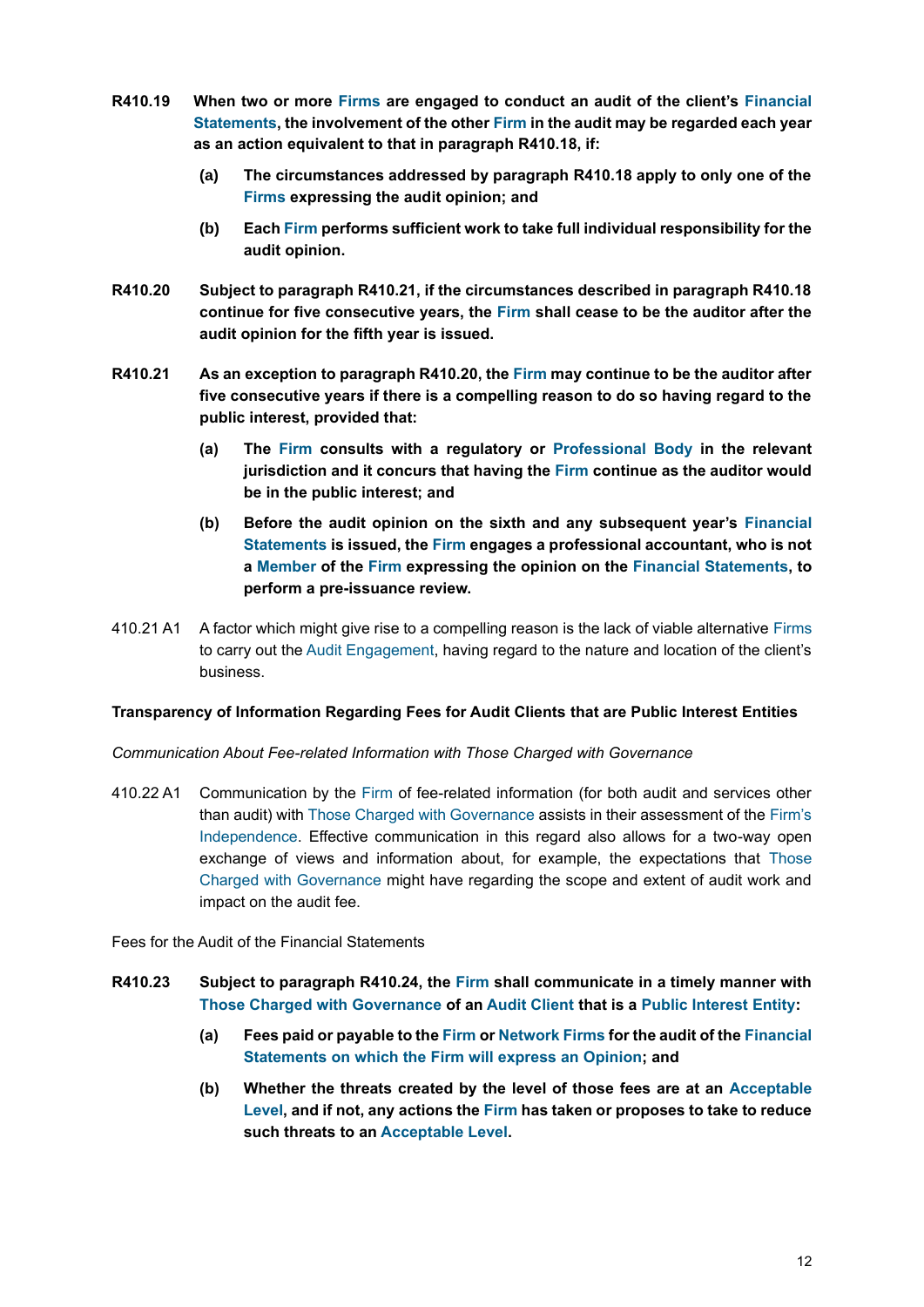- 410.23 A1 The objective of such communication is to provide the background and context to the fees for the audit of the Financial Statements on which the Firm will express an Opinion to enable Those Charged with Governance to consider the Independence of the Firm. The nature and extent of matters to be communicated will depend on the facts and circumstances and might include for example:
	- Considerations affecting the level of the fees such as:
		- o The scale, complexity and geographic spread of the Audit Client's operations.
		- $\circ$  The time spent or expected to be spent commensurate with the scope and complexity of the audit.
		- o The cost of other resources utilised or expended in performing the audit.
		- o The quality of record keeping and processes for Financial Statements preparation.
	- Adjustments to the fees quoted or charged during the period of the audit, and the reasons for any such adjustments.
	- Changes to laws and regulations and professional standards relevant to the audit that impacted the fees.
- 410.23 A2 The Firm is encouraged to provide such information as soon as practicable and communicate proposed adjustments as appropriate.
- **R410.24 As an exception to paragraph R410.23, the Firm may determine not to communicate the information set out in paragraph R410.23 to Those Charged with Governance of an entity that is (directly or indirectly) wholly-owned by another Public Interest Entity provided that:**
	- **(a) The entity is consolidated into group Financial Statements prepared by that other Public Interest Entity; and**
	- **(b) The Firm or a Network Firm expresses an opinion on those group Financial Statements.**

Fees for Other Services

- **R410.25 Subject to paragraph R410.27, the Firm shall communicate in a timely manner with Those Charged with Governance of an Audit Client that is a Public Interest Entity:**
	- **(a) The fees, other than those disclosed under paragraph R410.23 (a), charged to the client for the provision of services by the Firm or a Network Firm during the period covered by the Financial Statements on which the Firm will express an Opinion. For this purpose, such fees shall only include fees charged to the client and its Related Entities over which the client has direct or indirect control that are consolidated in the Financial Statements on which the Firm will express an opinion; and**
	- **(b) As set out in paragraph 410.11 A1, where the Firm has identified that there is an impact on the level of the self-interest threat or that there is an intimidation threat to Independence created by the proportion of fees for services other than audit relative to the audit fee:**
		- **(i) Whether such threats are at an Acceptable Level; and**
		- **(ii) If not, any actions that the Firm has taken or proposes to take to reduce such threats to an Acceptable Level.**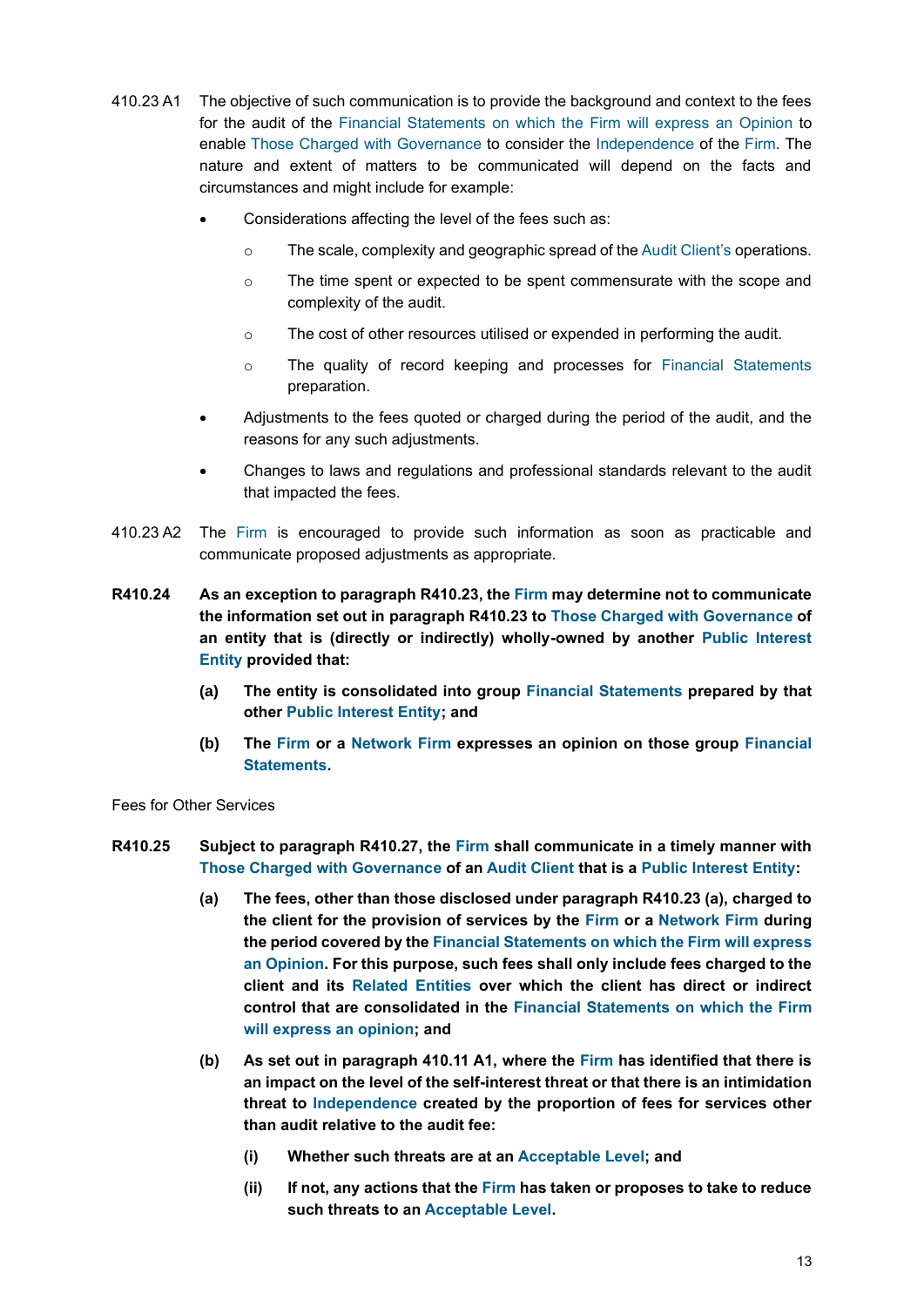- 410.25 A1 The objective of such communication is to provide the background and context to the fees for other services to enable Those Charged with Governance to consider the Independence of the Firm.<sup>2</sup> The nature and extent of matters to be communicated will depend on the facts and circumstances and might include for example:
	- The amount of fees for other services that are required by law or regulation.
	- The nature of other services provided and their associated fees.
	- Information on the nature of the services provided under a general policy approved by Those Charged with Governance and associated fees.
	- The proportion of fees referred to in paragraph R410.25(a) to the aggregate of the fees charged by the Firm and Network Firms for the audit of the Financial Statements on which the Firm will express an Opinion.
- **R410.26 The Firm shall include in the communication required by paragraph R410.25(a) the fees, other than those disclosed under paragraph R410.23(a), charged to any other Related Entities over which the Audit Client has direct or indirect control for the provision of services by the Firm or a Network Firm, when the Firm knows, or has reason to believe, that such fees are relevant to the evaluation of the Firm's Independence.**
- 410.26 A1 Factors the Firm might consider when determining whether the fees, other than those disclosed under paragraph R410.23(a), charged to such other Related Entities, individually and in the aggregate, for the provision of services by the Firm or a Network Firm are relevant to the evaluation of the Firm's Independence include:
	- The extent of the Audit Client's involvement in the appointment of the Firm or Network Firm for the provision of such services, including the negotiation of fees.
	- The significance of the fees paid by the other Related Entities to the Firm or a Network Firm.
	- The proportion of fees from the other Related Entities to the fees paid by the client.
- **R410.27 As an exception to paragraph R410.25, the Firm may determine not to communicate the information set out in paragraph R410.25 to Those Charged with Governance of an entity that is (directly or indirectly) wholly-owned by another Public Interest Entity provided that:**
	- **(a) The entity is consolidated into group Financial Statements prepared by that other Public Interest Entity; and**
	- **(b) The Firm or a Network Firm expresses an opinion on those group Financial Statements.**

<sup>2</sup> Refer to sections 300 (11B) to (11E) of the *Corporations Act 2001* for requirements imposed on Those Charged with Governance in Australia in relation to disclosures relating to audit fees and auditor Independence. In addition, AASB 1054 *Australian Additional Disclosures* and AASB 1060 *General Purpose Financial Statements – Simplified Disclosures for For-Profit and Not-for-Profit Tier 2 Entities* also sets out requirements in relation to the disclosure of audit fee information.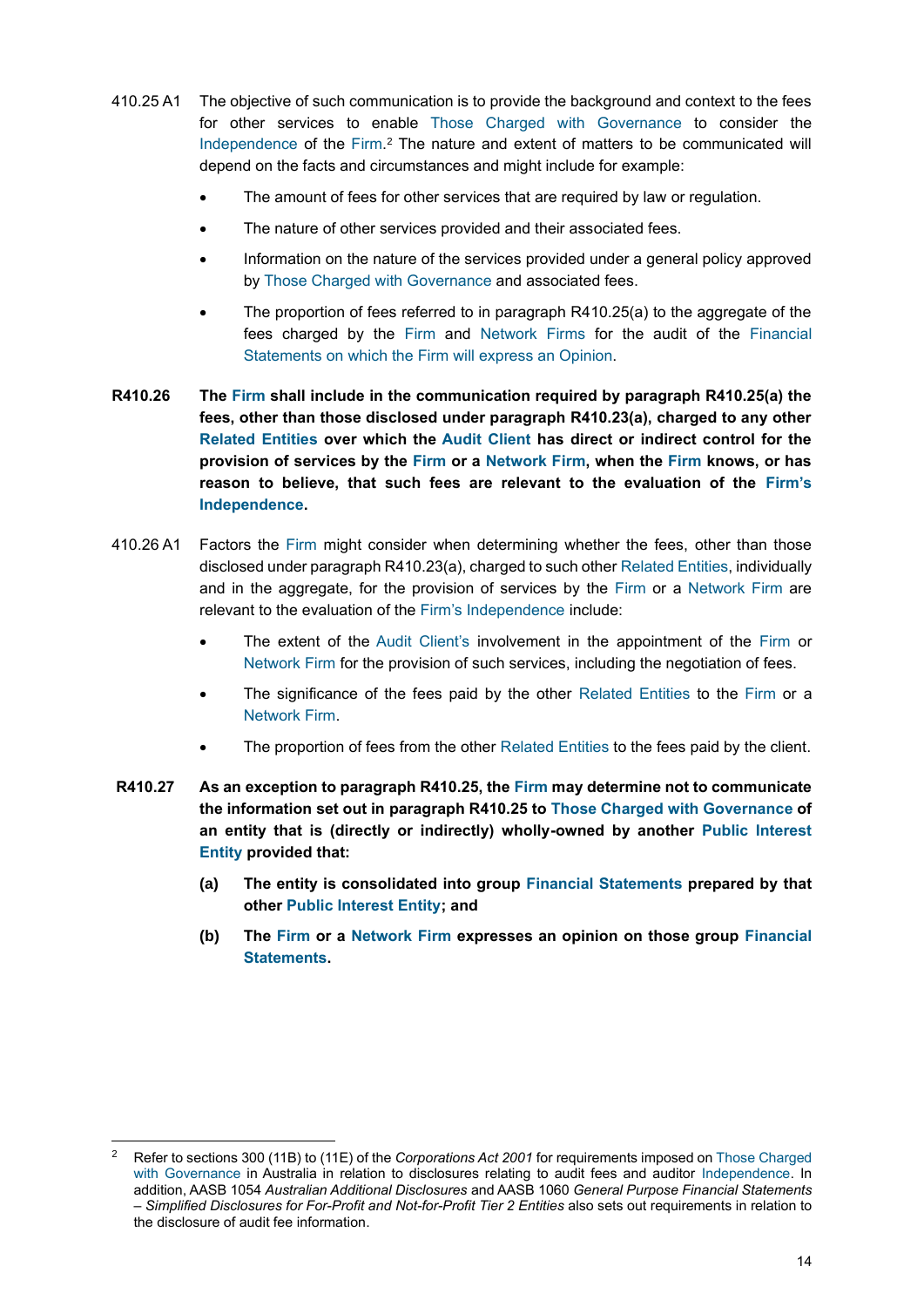- **R410.28 Where the total fees from an Audit Client that is a Public Interest Entity represent, or are likely to represent, more than 15% of the total fees received by the Firm, the Firm shall communicate with Those Charged with Governance:**
	- **(a) That fact and whether this situation is likely to continue;**
	- **(b) The safeguards applied to address the threats created, including, where relevant, the use of a pre-issuance review (Ref: Para R410.18); and**
	- **(c) Any proposal to continue as the auditor under paragraph R410.21.**

#### *Public Disclosure of Fee-related Information*

- 410.29 A1 In view of the public interest in the audits of Public Interest Entities, it is beneficial for stakeholders to have visibility about the professional relationships between the Firm and the Audit Client which might reasonably be thought to be relevant to the evaluation of the Firm's Independence. In a wide number of jurisdictions, there already exist requirements regarding the disclosure of fees by an Audit Client for both audit and services other than audit paid and payable to the Firm and Network Firms. Such disclosures often require the disaggregation of fees for services other than audit into different categories.
- JST 410.29.1 A1 Firms should consider the following categories of services for making disclosures in relation to fees received or receivable for Professional Services provided to Audit Clients:
	- (a) Audit services which includes:
		- Audit Engagements and audits of Related Entities for Audit Clients that are Public Interest Entities;
		- Audit Engagements and audits of Related Entities for which the Audit Client has direct or indirect control; and
		- Review Engagements in accordance with ASRE 2410 *Review of a Financial Report Performed by the Independent Auditor of the Entity*.
	- (b) Audit-related services which are services provided by members of the Audit Team that is closely related to work performed for audit services in (a) above, such as:
		- Reporting required to be provided by the external auditor by laws or regulations;
		- Reviews of interim financial information;
		- Reporting on regulatory returns (for example, reporting to the Australian Prudential Regulation Authority, or the auditor's report to ASIC on an Australian Financial Services licensee using Form FS 71);
		- Reporting to a regulator on client assets;
		- Reporting on government grants;
		- Reporting on internal financial controls when required by law or regulation; and
		- Additional audits or reviews performed on financial information and/or financial controls that have been authorised by Those Charged with Governance.
	- Other assurance services comprise all Assurance Engagements other than (a) and (b) above. For example:
		- audit and other services relating to public reporting as a reporting or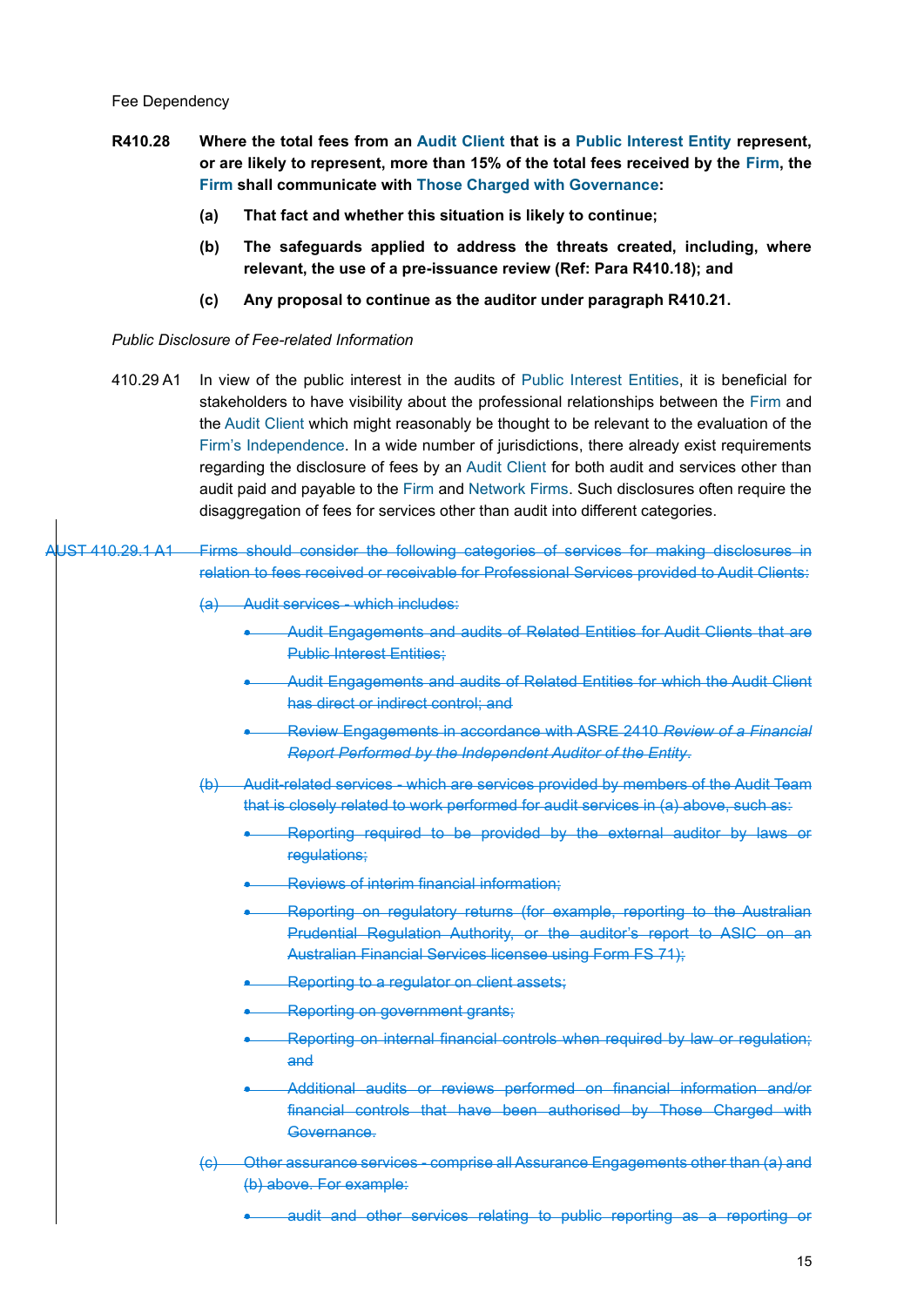investigating accountant on financial or other information of the audited entity in an investment circular or prospectus;

- services, including private reporting that are customarily performed by the reporting or investigating accountant to support statements and disclosures made by the directors, in a prospectus or investment circular or, to support confirmations provided by the sponsor or nominated advisor; and
- audit and other assurance services relating to public reporting on other information issued by the entity, such as reports on information in the front of annual reports not covered by the auditor's report on the financial statements.
- Taxation Services which comprises any Professional Activities performed by a Member relating to ascertaining a client's tax liabilities or entitlements or satisfying their obligations under taxation law, provided under circumstances where they can reasonably expect to rely on the Professional Activities. This includes:
	- (i) preparation of a return, notice, statement, application or other document for lodgement with a revenue authority, and responding on behalf of a client to the revenue authority's requests for further information;
	- (ii) Subject to the prohibition in paragraph R604.10, preparation of tax calculations to be used as the basis for the accounting entries in the financial statements;
	- (iii) provision of tax planning and other tax advisory services; and

(iv) assisting a client in the resolution of tax disputes; and

- Other services which comprise any service not covered in  $(a) (d)$  above. (ED03/21) GC 16-17, SC 44-53)
- **R410.30 If laws and regulations do not require an Audit Client to disclose audit fees,<sup>3</sup> fees for services other than audit paid or payable to the Firm and Network Firms and information about fee dependency, the Firm shall discuss with Those Charged with Governance of an Audit Client that is a Public Interest Entity:**
	- **(a) The benefit to the client's stakeholders of the client making such disclosures that are not required by laws and regulations in a manner deemed appropriate, taking into account the timing and accessibility of the information; and**
	- **(b) The information that might enhance the users' understanding of the fees paid or payable and their impact on the Firm's Independence.**
- 410.30 A1 Examples of information relating to fees that might enhance the users' understanding of the fees paid or payable and their impact on the Firm's Independence include:
	- Comparative information of the prior year's fees for audit and services other than audit.
	- The nature of services and their associated fees as disclosed under paragraph R410.31(b).
	- Safeguards applied when the total fees from the client represent or are likely to represent more than 15% of the total fees received by the Firm.

<sup>3</sup> Refer to sections 300 (11B) to (11E) of the *Corporations Act 2001* for requirements imposed on Those Charged with Governance in Australia in relation to disclosures relating to audit fees and auditor Independence. In addition, AASB 1054 *Australian Additional Disclosures* and AASB 1060 *General Purpose Financial Statements – Simplified Disclosures for For-Profit and Not-for-Profit Tier 2 Entities* also sets out requirements in relation to the disclosure of audit fee information.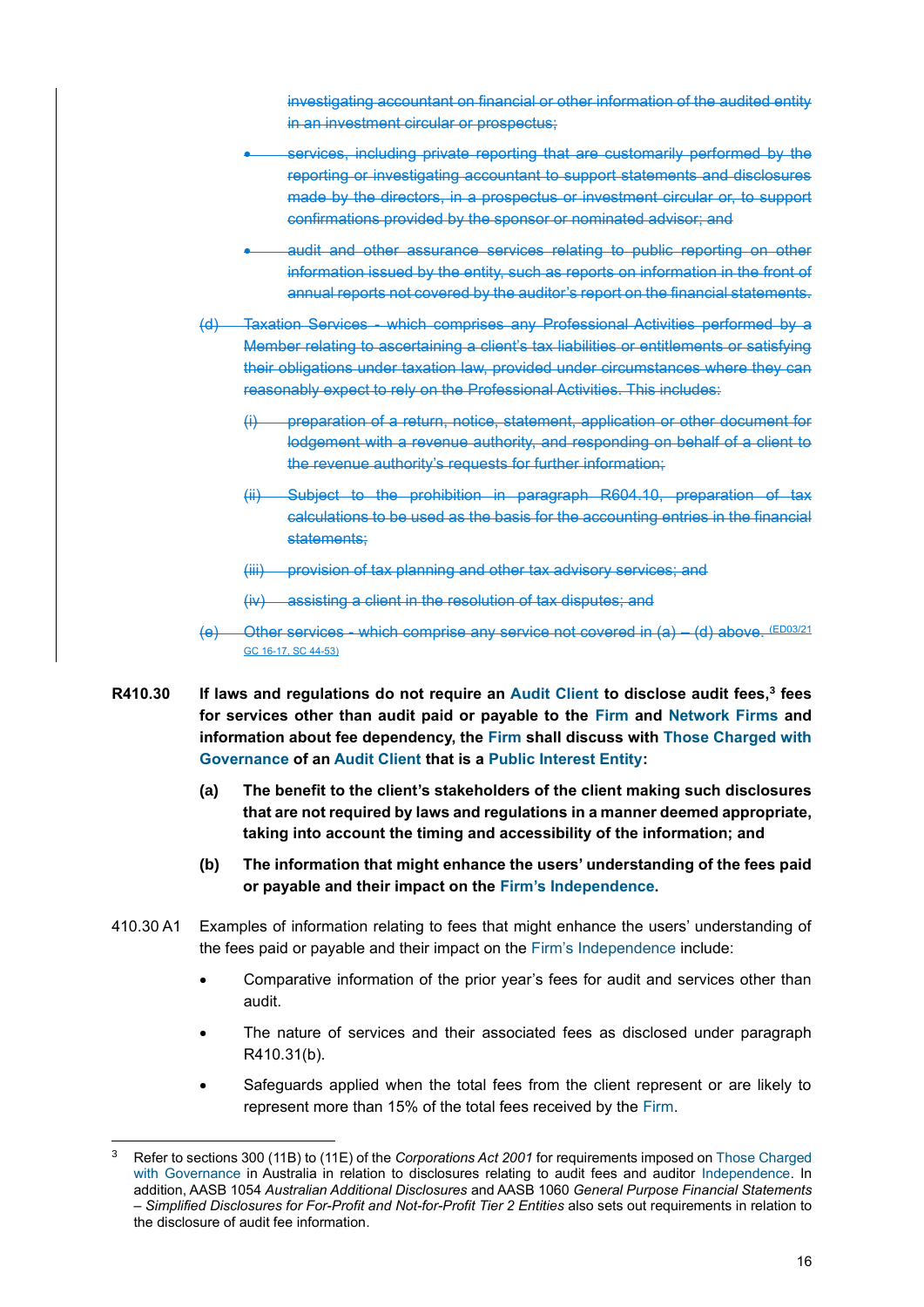- **R410.31 After the discussion with Those Charged with Governance as set out in paragraph R410.30, to the extent that the Audit Client that is a Public Interest Entity does not make the relevant disclosure, subject to paragraph R410.32, the Firm shall publicly disclose:**
	- **(a) Fees paid or payable to the Firm and Network Firms for the audit of the Financial Statements on which the Firm will express an Opinion;**
	- **(b) Fees, other than those disclosed under (a), charged to the client for the provision of services by the Firm or a Network Firm during the period covered by the Financial Statements on which the Firm will express an Opinion. For this purpose, such fees shall only include fees charged to the client and its Related Entities over which the client has direct or indirect control that are consolidated in the Financial Statements on which the Firm will express an opinion;**
	- **(c) Any fees, other than those disclosed under (a) and (b), charged to any other Related Entities over which the Audit Client has direct or indirect control for the provision of services by the Firm or a Network Firm when the Firm knows, or has reason to believe, that such fees are relevant to the evaluation of the Firm's Independence; and**
	- **(d) If applicable, the fact that the total fees received by the Firm from the Audit Client represent, or are likely to represent, more than 15% of the total fees received by the Firm for two consecutive years, and the year that this situation first arose.**
- 410.31 A1 The Firm might also disclose other information relating to fees that will enhance the users' understanding of the fees paid or payable and the Firm's Independence, such as the examples described in paragraph 410.30 A1.
- 410.31 A2 Factors the Firm might consider when making the determination required by paragraph R410.31(c) are set out in paragraph 410.26 A1.
- 410.31 A3 When disclosing fee-related information in compliance with paragraph R410.31, the Firm might disclose the information in a manner deemed appropriate taking into account the timing and accessibility of the information to stakeholders, for example:
	- On the Firm's website.
	- In the Firm's transparency report.
	- In an audit quality report.
	- Through targeted communication to specific stakeholders, for example a letter to the shareholders.
	- In the auditor's report.
- **R410.32 As an exception to paragraph R410.31, the Firm may determine not to publicly disclose the information set out in paragraph R410.31 relating to:**
	- **(a) A parent entity that also prepares group Financial Statements provided that the Firm or a Network Firm expresses an opinion on the group Financial Statements; or**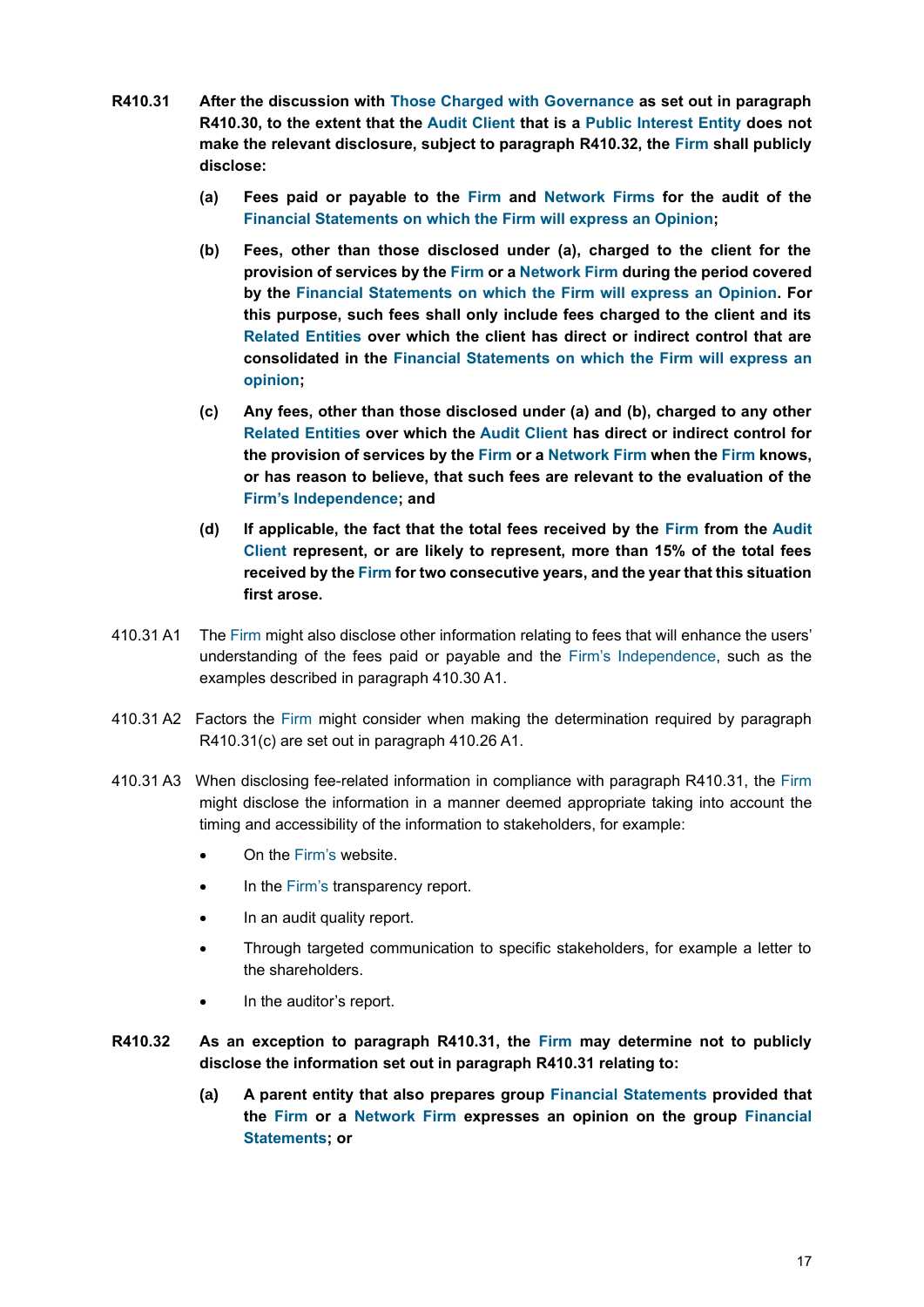- **(b) An entity (directly or indirectly) wholly-owned by another Public Interest Entity provided that:**
	- **(i) The entity is consolidated into group Financial Statements prepared by that other Public Interest Entity; and**
	- **(ii) The Firm or a Network Firm expresses an opinion on those group Financial Statements.**

#### *Considerations for Review Clients*

**R410.33 This section sets out requirements for a Firm to communicate fee-related information of an Audit Client that is a Public Interest Entity and to disclose publicly fee-related information to the extent that the client does not disclose such information. As an exception to those requirements, the Firm may determine not to communicate or pursue disclosure of such information where a Review Client is not also an Audit Client.**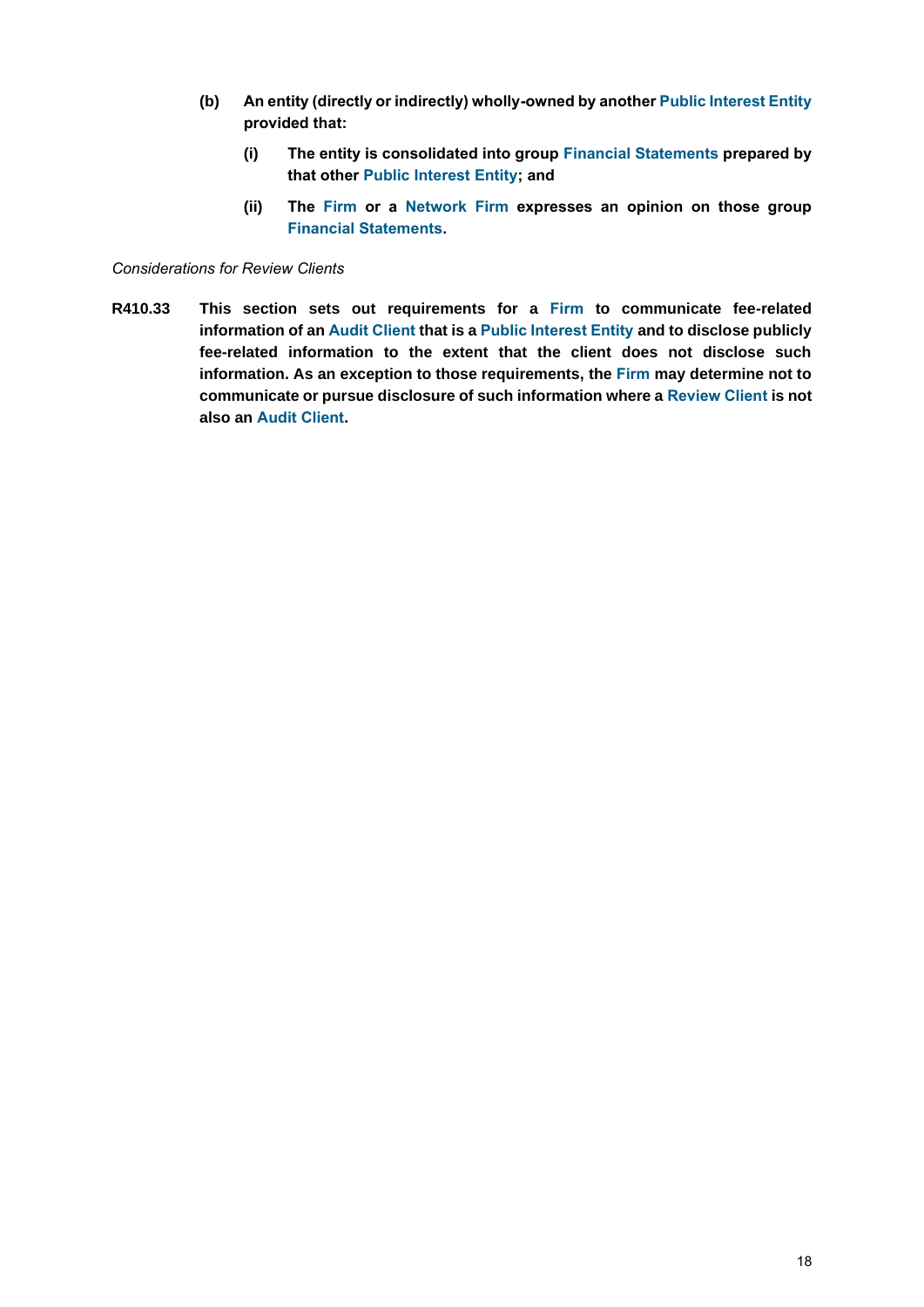# <span id="page-18-0"></span>**SECTION 411**

# **COMPENSATION AND EVALUATION POLICIES**

# **Introduction**

*[Paragraphs 411.1 to 411.2 of extant Section 411 remain unchanged.]*

# **Requirements and Application Material**

#### **General**

*[Paragraphs 411.3 A1 to 411.3 A3 of extant Section 411 remain unchanged.]*

**AUST R411.4 A Firm shall not evaluate or compensate a Key Audit Partner, either directly or indirectly, based on that partner's success in selling non-assurance services to any of the Audit Clients of the Firm. A Firm shall take reasonable steps to ensure that any profit-sharing arrangement of a Key Audit Partner is not a cross-subsidisation of the Audit Engagement by other services lines of the Firm or a mechanism for distributing indirect incentives to Key Audit Partners based on their ability to sell non-assurance services to the Firm's Audit Clients. This requirement does not preclude normal profit-sharing arrangements between partners of a Firm.**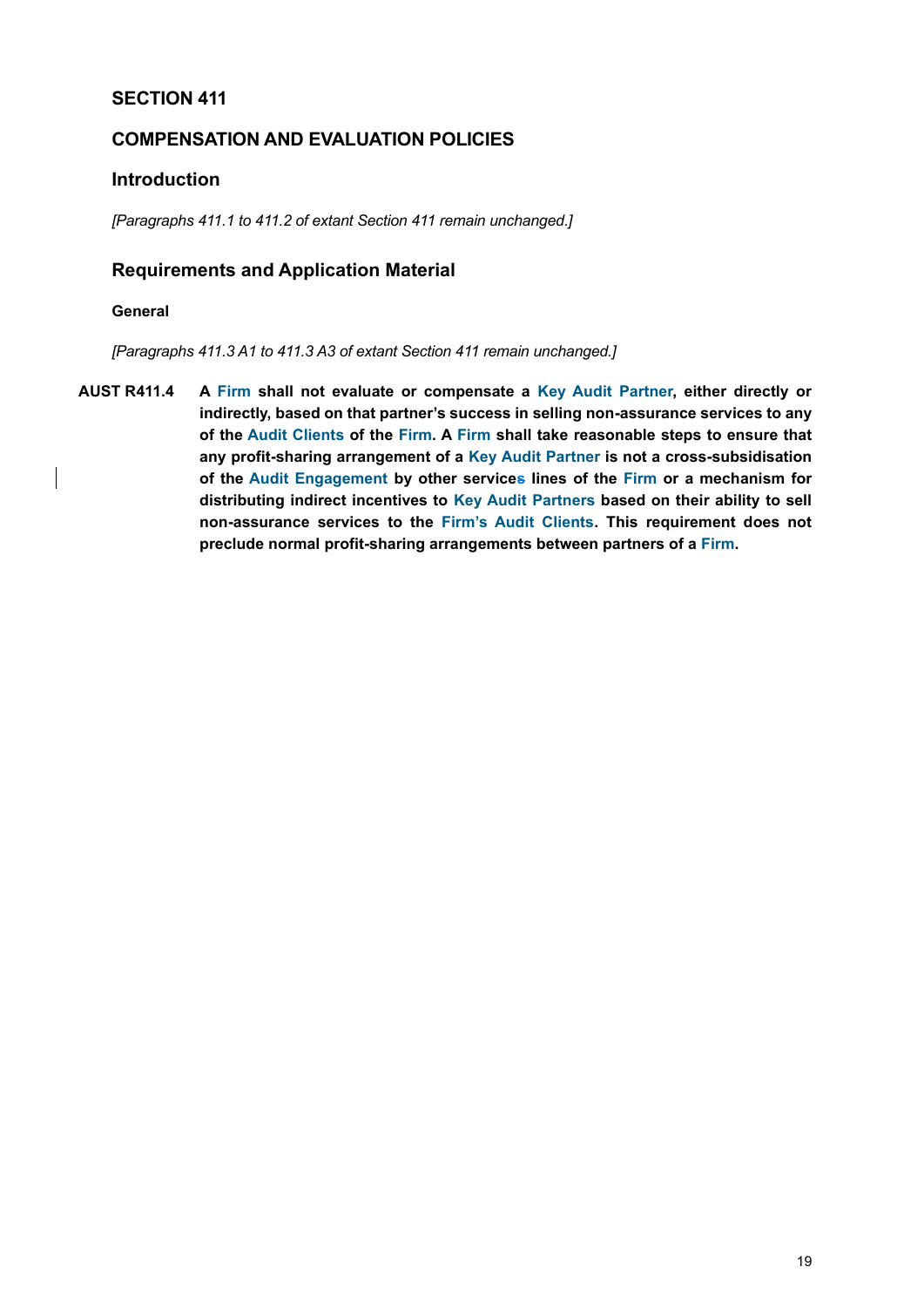# <span id="page-19-0"></span>**PART 4B – INDEPENDENCE FOR ASSURANCE ENGAGEMENTS OTHER THAN AUDIT AND REVIEW ENGAGEMENTS**

# <span id="page-19-1"></span>**SECTION 905**

# **FEES**

# **Introduction**

- 905.1 Firms are required to comply with the fundamental principles, be independent and apply the conceptual framework set out in [Section 120](#page-23-1) to identify, evaluate and address threats to Independence.
- 905.2 Fees or other types of remuneration might create a self-interest or intimidation threat. This section sets out specific requirements and application material relevant to applying the conceptual framework to identify, evaluate and address threats to Independence arising from fees charged to Assurance Clients.

# **Requirements and Application Material**

*[Paragraphs 905.3 A1 to 905.3 A5 of extant Section 905 have been amended and relocated to paragraphs 905.10 A1 to 905.10 A8.]*

#### *Fees Paid by an Assurance Client*

- 905.3 A1 When fees are negotiated with and paid by an Assurance Client, this creates a self-interest threat and might create an intimidation threat to Independence.
- 905.3 A2 The application of the conceptual framework requires that before a Firm accepts an Assurance Engagement for an Assurance Client, the Firm determines whether the threats to Independence created by the fees proposed to the client are at an Acceptable Level. The application of the conceptual framework also requires the Firm to re-evaluate such threats when facts and circumstances change during the Engagement Period.
- 905.3 A3 Factors that are relevant in evaluating the level of threats created when fees are paid by the Assurance Client include:
	- The level of the fees for the Assurance Engagement and the extent to which they have regard to the resources required, taking into account the Firm's commercial and market priorities.
	- The extent of any dependency between the level of the fee for, and the outcome of, the service.
	- The level of the fee in the context of the service to be provided by the Firm or a Network Firm.
	- The significance of the client to the Firm or partner.
	- The nature of the client.
	- The nature of the Assurance Engagement.
	- The involvement of Those Charged with Governance in agreeing fees.
	- Whether the level of the fee is set by an independent third party, such as a regulatory body.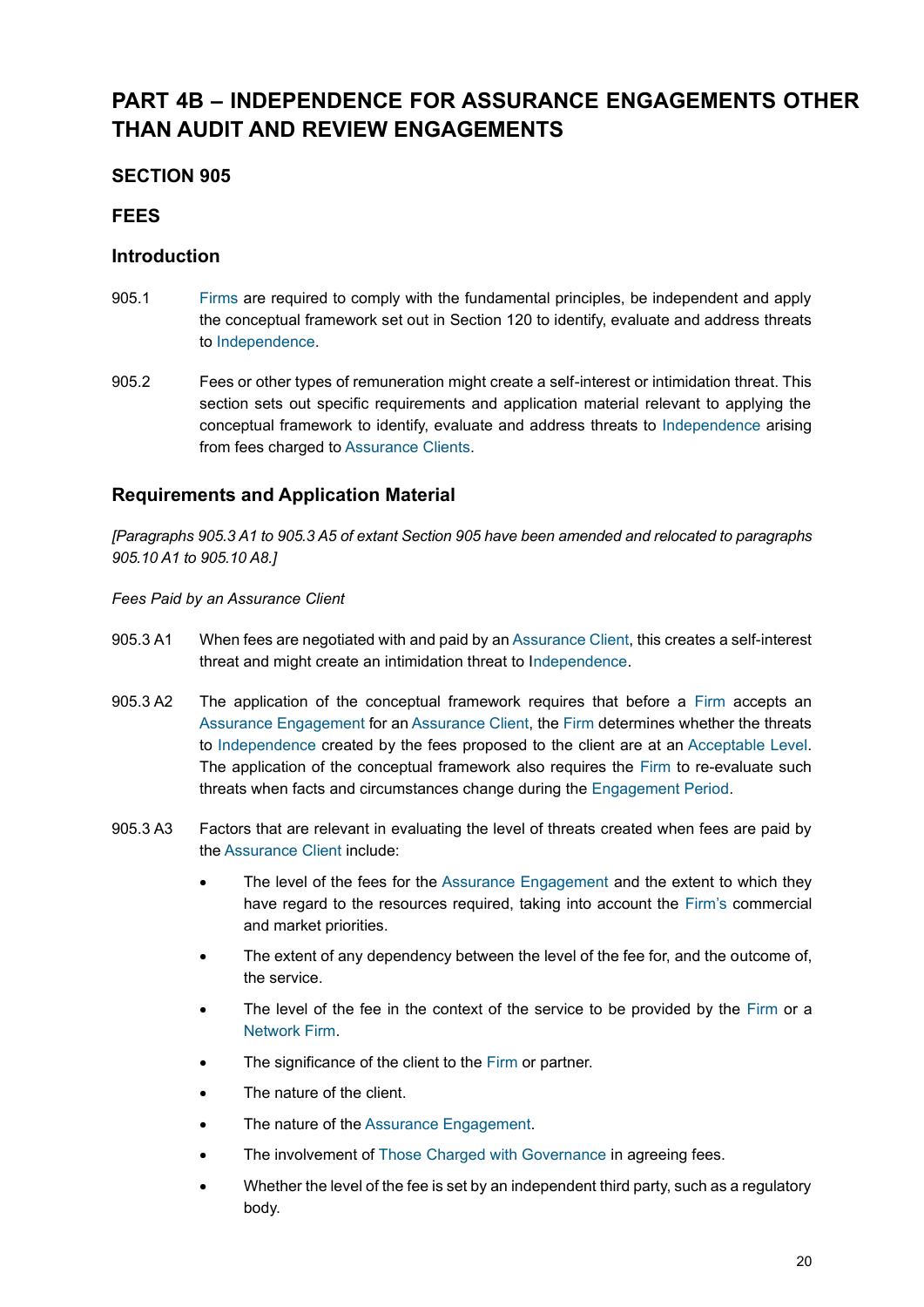- 905.3 A4 The conditions, policies and procedures described in paragraphs 120.15 A3 (particularly the existence of a quality management system designed and implemented by a Firm in accordance with APES 320 *Quality Control Management for Firms that Provide Non-Assurance Services* and the quality management standards issued by the AUASB) might also impact the evaluation of whether the threats to Independence are at an Acceptable Level.
- 905.3 A5 The requirements and application material that follow identify circumstances which might need to be further evaluated when determining whether the threats are at an Acceptable Level. For those circumstances, application material includes examples of additional factors that might be relevant in evaluating the threats.

*[Paragraphs 905.4 A1 to R905.5 of extant Section 905 have been amended and relocated to paragraphs 905.8 A2 to R905.9.]*

#### **Level of Fees for Assurance Engagements**

- 905.4 A1 Determining the fees to be charged to an Assurance Client, whether for assurance or other services, is a business decision of the Firm taking into account the facts and circumstances relevant to that specific engagement, including the requirements of technical and professional standards.
- 905.4 A2 Factors that are relevant in evaluating the level of self-interest and intimidation threats created by the level of the fee for an Assurance Engagement when paid by the Assurance Client include:
	- The Firm's commercial rationale for the fee for the Assurance Engagement.
	- Whether undue pressure has been, or is being, applied by the client to reduce the fee for the Assurance Engagement.
- 905.4 A3 Examples of actions that might be safeguards to address such threats include:
	- Having an appropriate reviewer who does not take part in the Assurance Engagement assess the reasonableness of the fee proposed, having regard to the scope and complexity of the engagement.
	- Having an appropriate reviewer who did not take part in the Assurance Engagement review the work performed.

#### **Contingent Fees**

- 905.5 A1 Contingent Fees are fees calculated on a predetermined basis relating to the outcome of a transaction or the result of the services performed. A Contingent Fee charged through an intermediary is an example of an indirect Contingent Fee. In this section, a fee is not regarded as being contingent if established by a court or other public authority.
- **R905.6 A Firm shall not charge directly or indirectly a Contingent Fee for an Assurance Engagement.**
- **R905.7 A Firm shall not charge directly or indirectly a Contingent Fee for a non-assurance service provided to an Assurance Client if the outcome of the non-assurance service, and therefore, the amount of the fee, is dependent on a future or contemporary judgement related to a matter that is material to the Subject Matter Information of the Assurance Engagement.**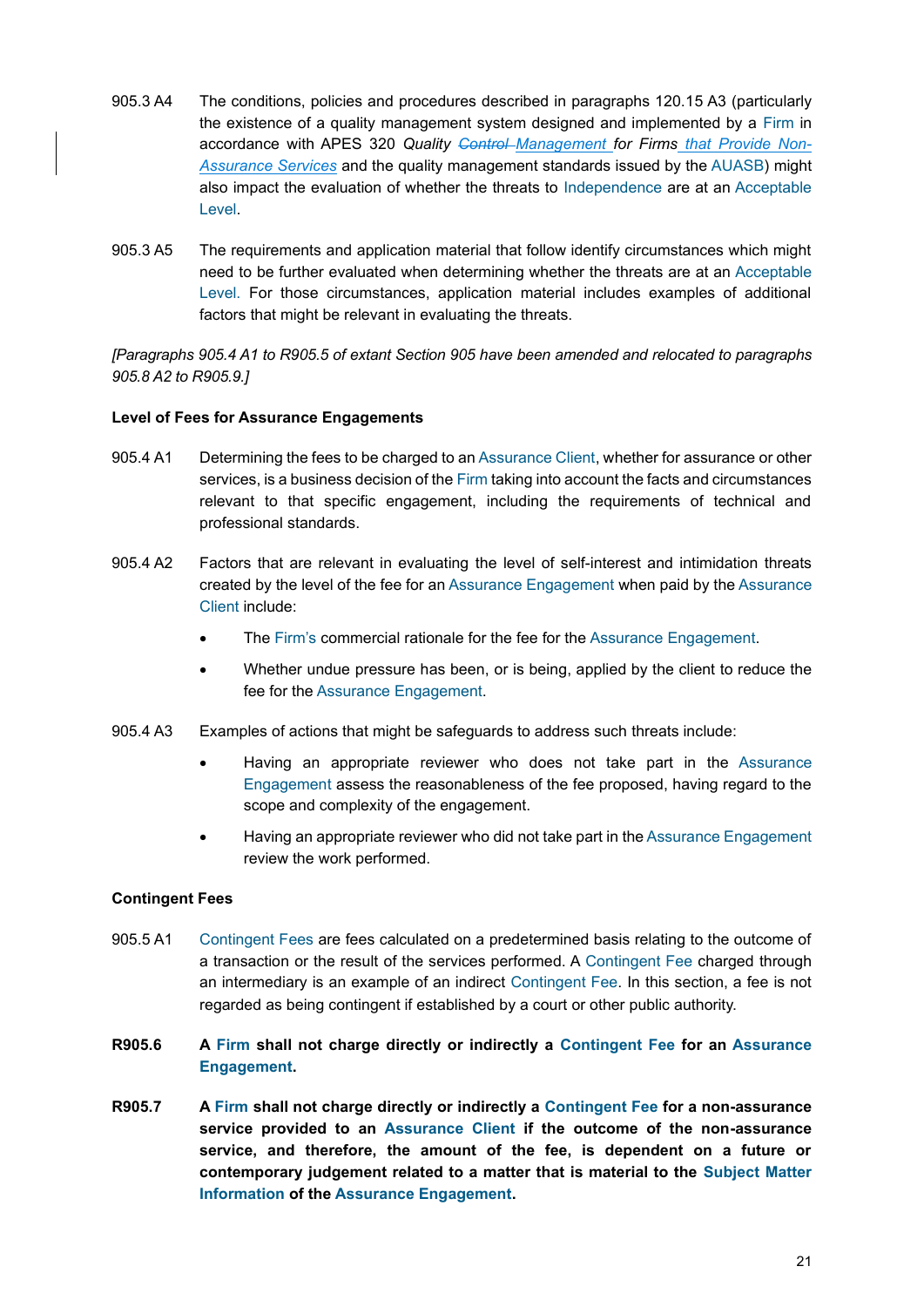- 905.7 A1 Paragraphs R905.6 and R905.7 preclude a Firm from entering into certain Contingent Fee arrangements with an Assurance Client. Even if a Contingent Fee arrangement is not precluded when providing a non-assurance service to an Assurance Client, it might still impact the level of the self-interest threat.
- 905.7 A2 Factors that are relevant in evaluating the level of such a threat include:
	- The range of possible fee amounts.
	- Whether an appropriate authority determines the outcome on which the Contingent Fee depends.
	- Disclosure to intended users of the work performed by the Firm and the basis of remuneration.
	- The nature of the service.
	- The effect of the event or transaction on the Subject Matter Information.
- 905.7 A3 Examples of actions that might be safeguards to address such a self-interest threat include:
	- Having an appropriate reviewer who was not involved in performing the nonassurance service review the relevant assurance work.
	- Obtaining an advance written agreement with the client on the basis of remuneration.

#### **Total Fees ― Overdue Fees**

- 905.8 A1 The level of the self-interest threat might be impacted if fees payable by the Assurance Client for the Assurance Engagement or other services are overdue during the period of the Assurance Engagement.
- 905.8 A2 It is generally expected that the Firm will obtain payment of such fees before the assurance report is issued.
- 905.8 A3 Factors that are relevant in evaluating the level of such a self-interest threat include:
	- The significance of the overdue fees to the Firm.
	- The length of time the fees have been overdue.
	- The Firm's assessment of the ability and willingness of the client or other relevant party to pay the overdue fee.
- 905.8 A4 Examples of actions that might be safeguards to address such a self-interest threat include:
	- Obtaining partial payment of overdue fees.
	- Having an appropriate reviewer who did not take part in the Assurance Engagement review the work performed.
- **R905.9 When a significant part of fees due from an Assurance Client remains unpaid for a long time, the Firm shall determine:**
	- **(a) Whether the overdue fees might be equivalent to a loan to the client, in which case the requirements and application material set out in Section 911 are applicable; and**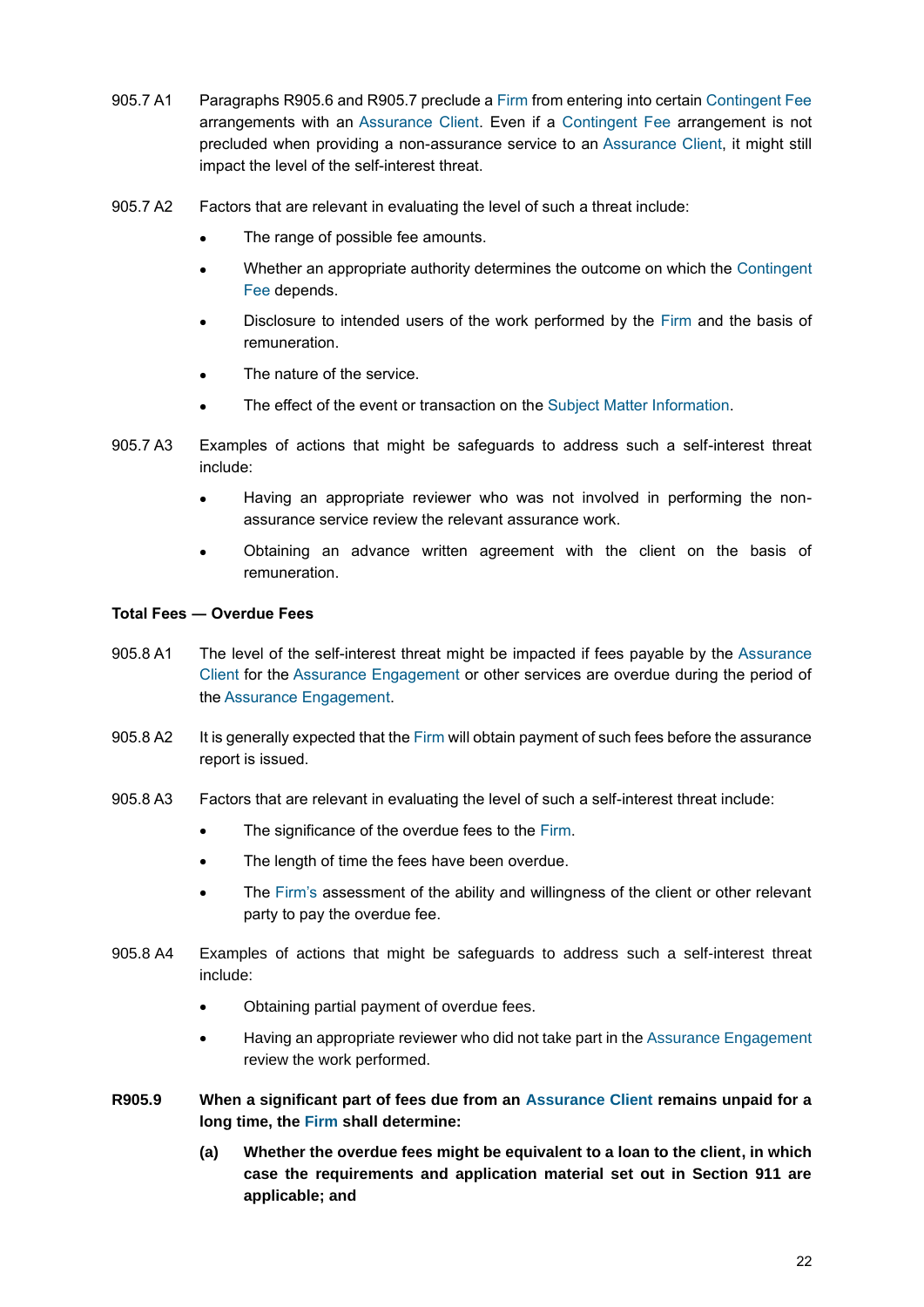#### **(b) Whether it is appropriate for the Firm to be re-appointed or continue the Assurance Engagement.**

#### **Total Fees ― Fee Dependency**

- 905.10 A1 When the total fees generated from an Assurance Client by the Firm expressing the conclusion in an Assurance Engagement represent a large proportion of the total fees of that Firm, the dependence on, and concern about the potential loss of, fees from that client impact the level of the self-interest threat and create an intimidation threat.
- 905.10 A2 A self-interest and intimidation threat is created in the circumstances described in paragraph 905.10 A1 even if the Assurance Client is not responsible for negotiating or paying the fees for the Assurance Engagement.
- 905.10 A3 In calculating the total fees of the Firm, the Firm might use financial information available from the previous financial year and estimate the proportion based on that information if appropriate.
- 905.10 A4 Factors that are relevant in evaluating the level of such self-interest and intimidation threats include:
	- The operating structure of the Firm.
	- Whether the Firm is expected to diversify such that any dependence on the Assurance Client is reduced.
- 905.10 A5 Examples of actions that might be a safeguard to address such threats include:
	- Reducing the extent of services other than Assurance Engagements provided to the client.
	- Increasing the client base of the Firm to reduce dependence on the Assurance Client.
- 905.10 A6 A self-interest or intimidation threat is created when the fees generated by a Firm from an Assurance Client represent a large proportion of the revenue from an individual partner's clients.
- 905.10 A7 Factors that are relevant in evaluating the level of such threats include:
	- The qualitative and quantitative significance of the Assurance Client to the partner.
	- The extent to which the compensation of the partner is dependent upon the fees generated from the client.
- 905.10 A8 Examples of actions that might be safeguards to address such a self-interest or intimidation threat include:
	- Having an appropriate reviewer who was not an Assurance Team member review the work.
	- Ensuring that the compensation of the partner is not significantly influenced by the fees generated from the Assurance Client.
	- Increasing the client base of the partner to reduce dependence on the Assurance Client.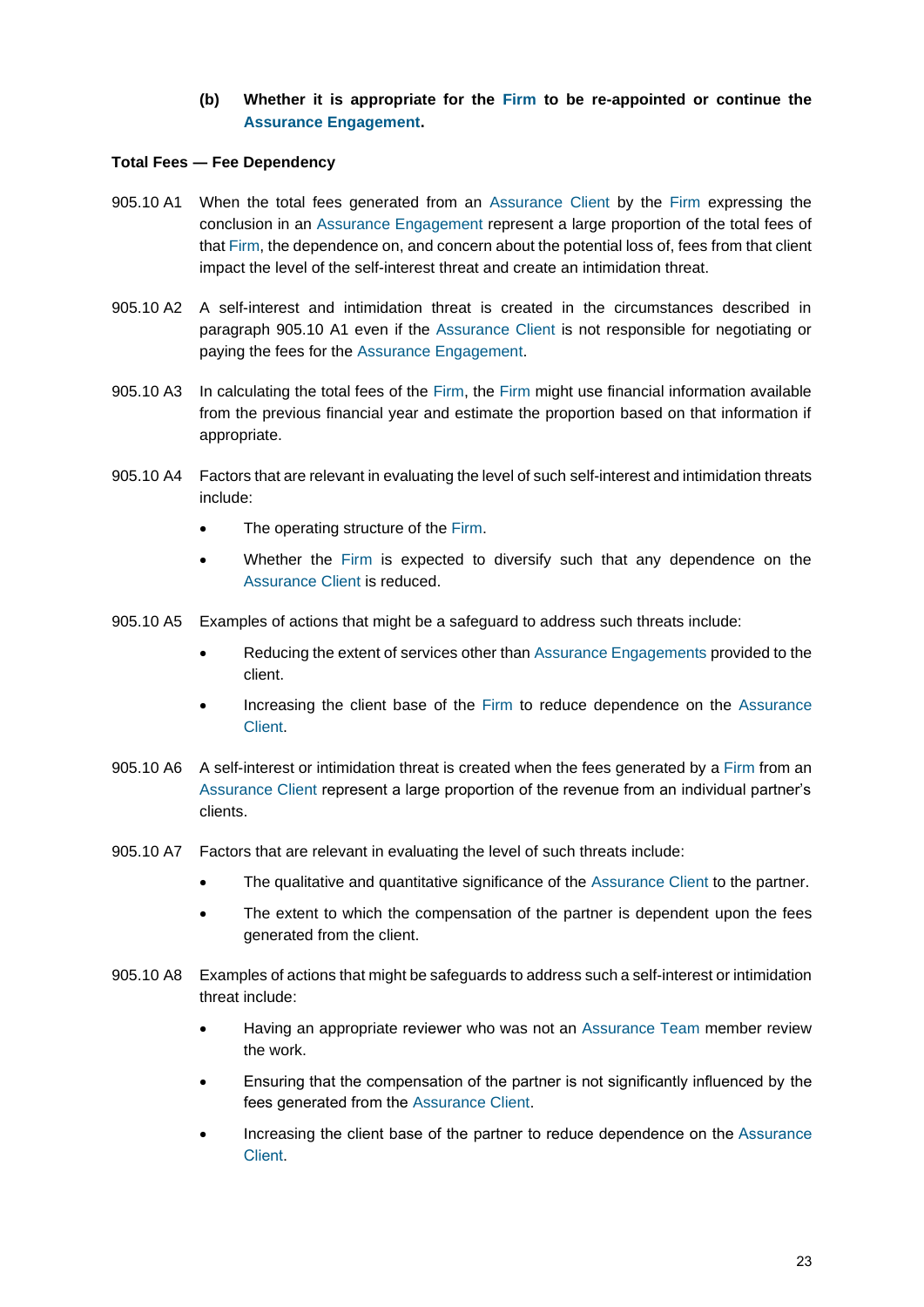# <span id="page-23-0"></span>**OTHER CONSEQUENTIAL AND CONFORMING AMENDMENTS**

# <span id="page-23-1"></span>**SECTION 120**

# **THE CONCEPTUAL FRAMEWORK**

# **Introduction**

*[Paragraphs 120.1 to 120.2 of extant Section 120 remain unchanged.]*

# **Requirements and Application Material**

#### **General**

*[Paragraphs R120.3 to 120.5 A6 of extant Section 120 remain unchanged.]*

#### **Identifying Threats**

*[Paragraphs R120.6 to 120.6 A4 of extant Section 120 remain unchanged.]*

#### **Evaluating Threats**

*[Paragraphs R120.7to R120.9 A2 of extant Section 120 remain unchanged.]*

#### **Addressing Threats**

*[Paragraphs R120.10 to R120.11 of extant Section 120 remain unchanged.]*

#### **Other Considerations when Applying the Conceptual Framework**

*[Paragraphs 120.12 A1 to 120.13 A3 of extant Section 120 remain unchanged.]*

#### **Considerations for Audits, Reviews, Other Assurance and Related Services Engagements**

*Firm Culture*

*[Paragraph 120.14 A1 of extant Section 120 remains unchanged.]*

*Independence*

*[Paragraphs 120.15 A1 to 120.15 A2 of extant Section 120 remain unchanged.]*

120.15 A3 Conditions, policies and procedures described in paragraphs 120.6 A1 and 120.8 A2 that might assist in identifying and evaluating threats to compliance with the fundamental principles might also be factors relevant to identifying and evaluating threats to Independence. In the context of audits, reviews and other assurance engagements, the existence of a quality management system designed and implemented by a Firm in accordance with APES 320 *Quality Control Management for Firms that Provide Non-Assurance Services* and the quality management standards issued by the AUASB is an example of such conditions, policies and procedures.

*[Paragraphs 120.16 A1 to 120.16 A2 of extant Section 120 remain unchanged.]*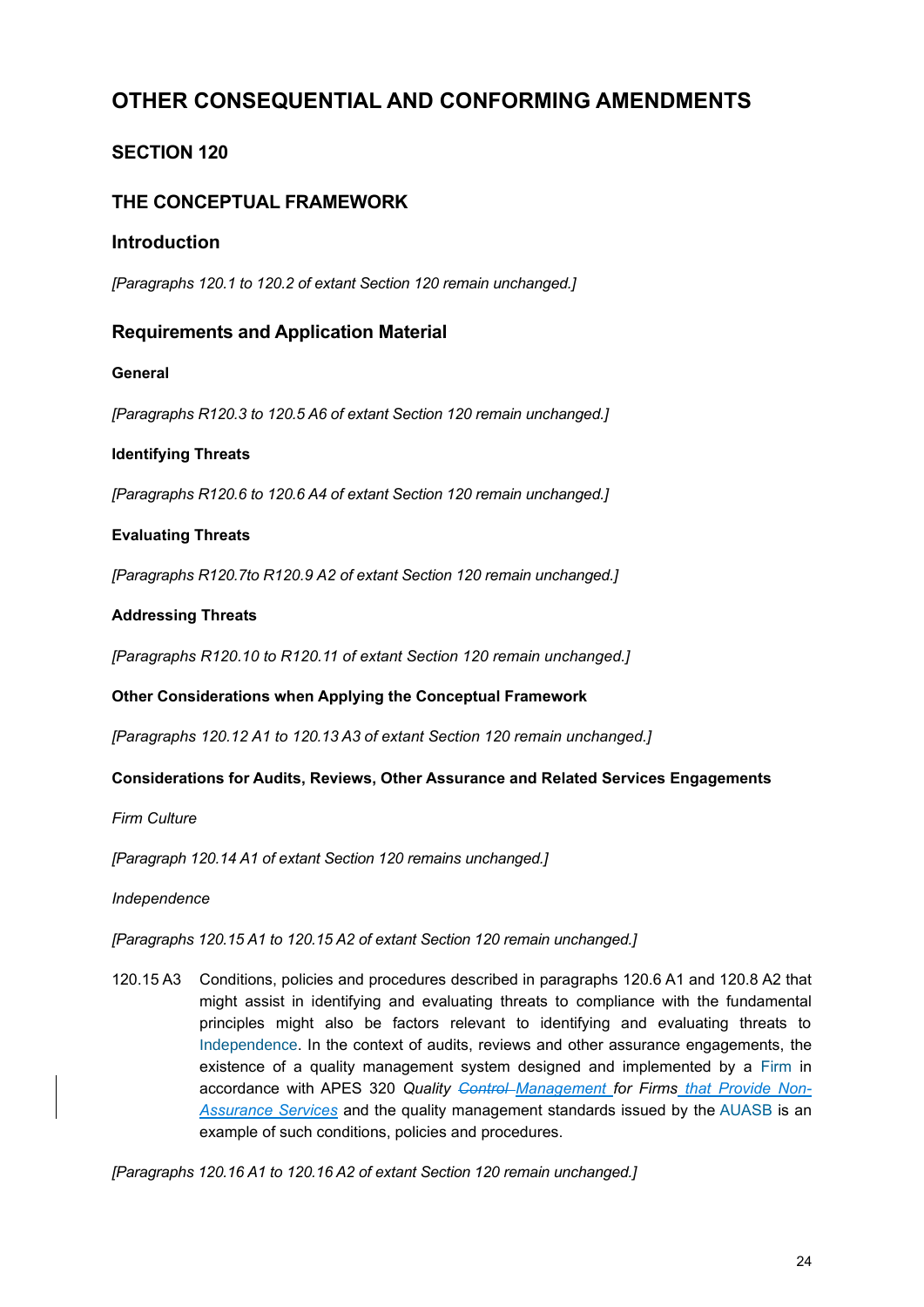# <span id="page-24-0"></span>**SECTION 270**

# **PRESSURE TO BREACH THE FUNDAMENTAL PRINCIPLES**

# **Introduction**

*[Paragraphs 270.1 to 270.2 of extant Section 270 remain unchanged.]*

# **Requirements and Application Material**

#### **General**

*[Paragraphs R270.3 to 270.3 A1 of extant Section 270 remain unchanged.]*

- 270.3 A2 Examples of pressure that might result in threats to compliance with the fundamental principles include:
	- Pressure related to conflicts of interest:
		- $\circ$  Pressure from a family member bidding to act as a vendor to the Member's employing organisation to select the family member over another prospective vendor.

See also Section 210, *Conflicts of Interest*.

- Pressure to influence preparation or presentation of information:
	- o Pressure to report misleading financial results to meet investor, analyst or lender expectations.
	- o Pressure from elected officials on public sector accountants to misrepresent programs or projects to voters.
	- o Pressure from colleagues to misstate income, expenditure or rates of return to bias decision making on capital projects and acquisitions.
	- o Pressure from superiors to approve or process expenditures that are not legitimate business expenses.
	- o Pressure to suppress internal audit reports containing adverse findings.

See also Section 220, *Preparation and Presentation of Information*.

- Pressure to act without sufficient expertise or due care:
	- o Pressure from superiors to inappropriately reduce the extent of work performed.
	- o Pressure from superiors to perform a task without sufficient skills or training or within unrealistic deadlines.

See also Section 230, *Acting with Sufficient Expertise*.

- Pressure related to Financial Interests:
	- o Pressure from superiors, colleagues or others, for example, those who might benefit from participation in compensation or incentive arrangements to manipulate performance indicators.

See also Section 240, *Financial Interests, Compensation and Incentives Linked to Financial Reporting and Decision Making*.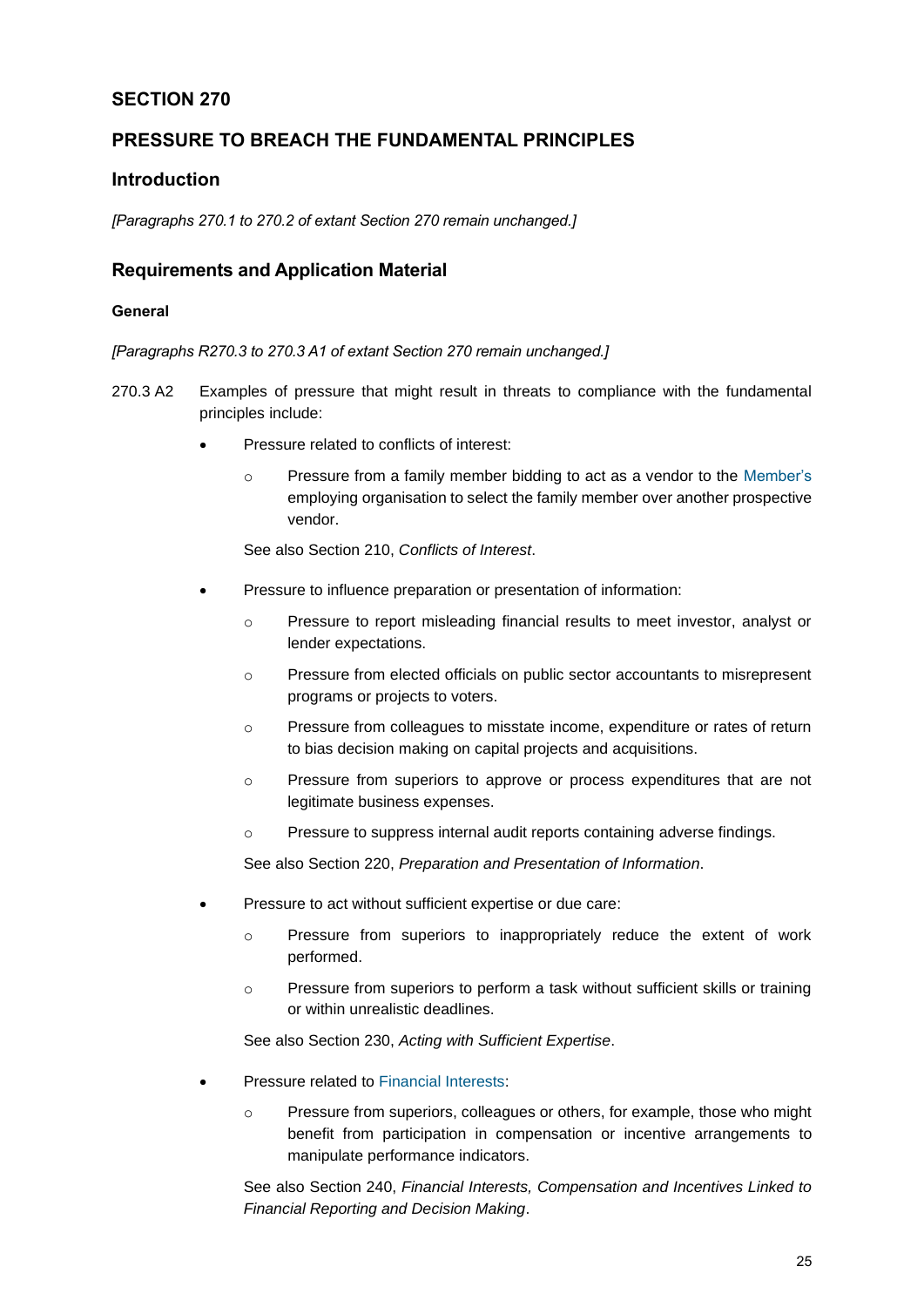- Pressure related to Inducements:
	- o Pressure from others, either internal or external to the employing organisation, to offer Inducements to influence inappropriately the judgement or decision making process of an individual or organisation.
	- o Pressure from colleagues to accept a bribe or other Inducement, for example to accept inappropriate gifts or entertainment from potential vendors in a bidding process.

See also Section 250, *Inducements, Including Gifts and Hospitality*.

- Pressure related to non-compliance with laws and regulations ("NOCLAR"):
	- o Pressure to structure a transaction to evade tax.

See also Section 260, *Responding to Non-compliance with Laws and Regulations*.

- Pressure related to level of fees
	- o Pressure exerted by a Member on another Member to provide Professional Services at a fee level that does not allow for sufficient and appropriate resources (including human, technological and intellectual resources) to perform the services in accordance with technical and professional standards

See also Section 330, *Fees and Other Types of Remuneration.*

<span id="page-25-0"></span>*[Paragraphs 270.3 A3 to 270.4 A1 of extant Section 270 remain unchanged.]*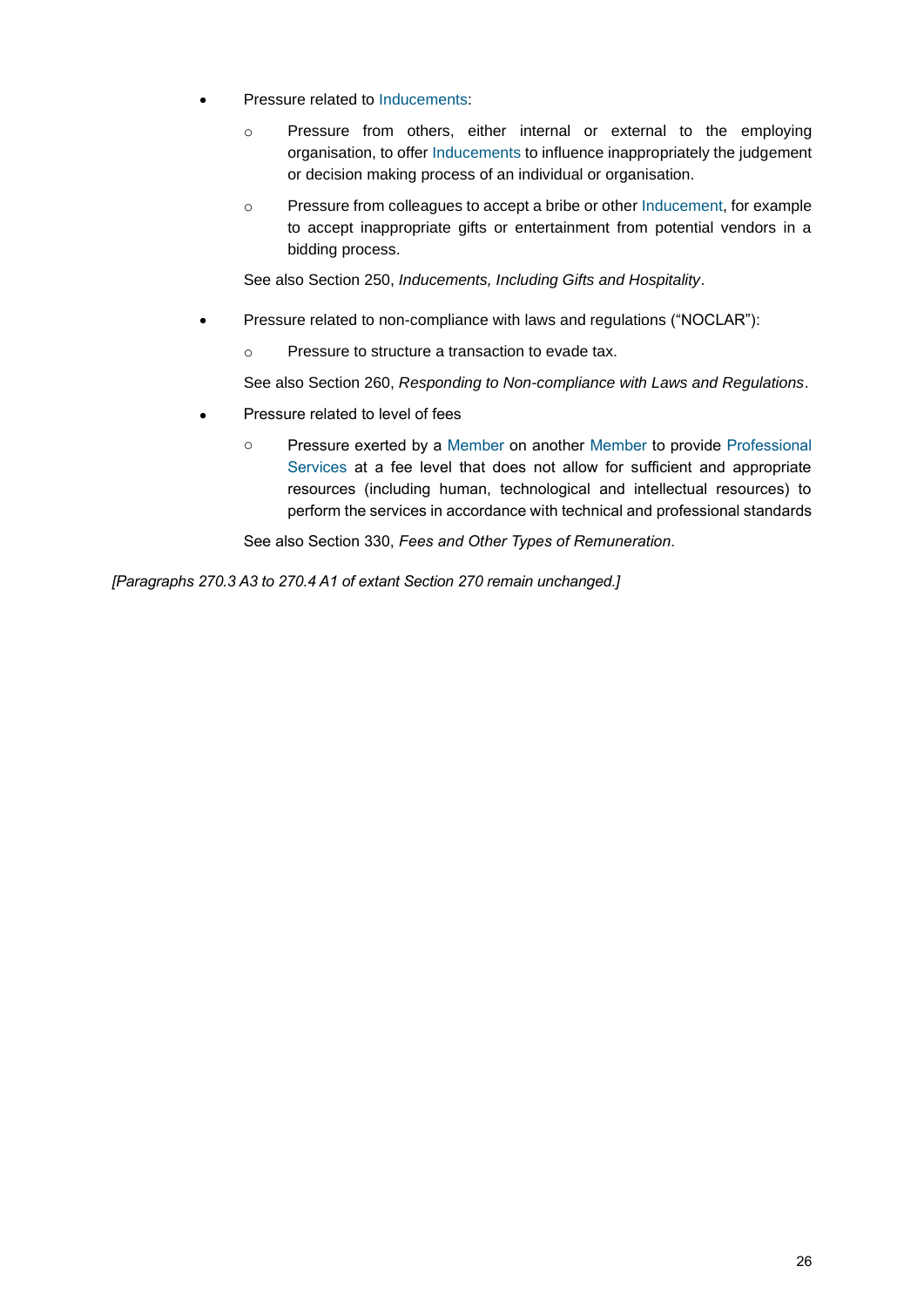# **SECTION 320**

# **PROFESSIONAL APPOINTMENT**

### **Introduction**

*[Paragraphs 320.1 to 320.2 of extant Section 320 remain unchanged.]*

### **Requirements and Application Material**

#### **Client and Engagement Acceptance**

*General*

*[Paragraphs 320.3 A1 to 320.3 A2 of extant Section 320 remain unchanged.]*

- 320.3 A3 A self-interest threat to compliance with the principle of professional competence and due care is created if the Engagement Team does not possess, or cannot acquire, the competencies to perform the Professional Services.
- 320.3 A4 Factors that are relevant in evaluating the level of such a threat include:
	- An appropriate understanding of:
		- The nature of the client's business;
		- The complexity of its operations;
		- The requirements of the engagement; and
		- The purpose, nature and scope of the work to be performed.
	- Knowledge of relevant industries or subject matter.
	- Experience with relevant regulatory or reporting requirements.
	- The existence of quality control policies and procedures designed to provide reasonable assurance that engagements are accepted only when they can be performed competently.
	- The level of fees and the extent to which they have regard to the resources required, taking into account the Member's commercial and market priorities.

*[Paragraphs 320.3 A5 to 320.10 A1 of extant Section 320 remain unchanged.]*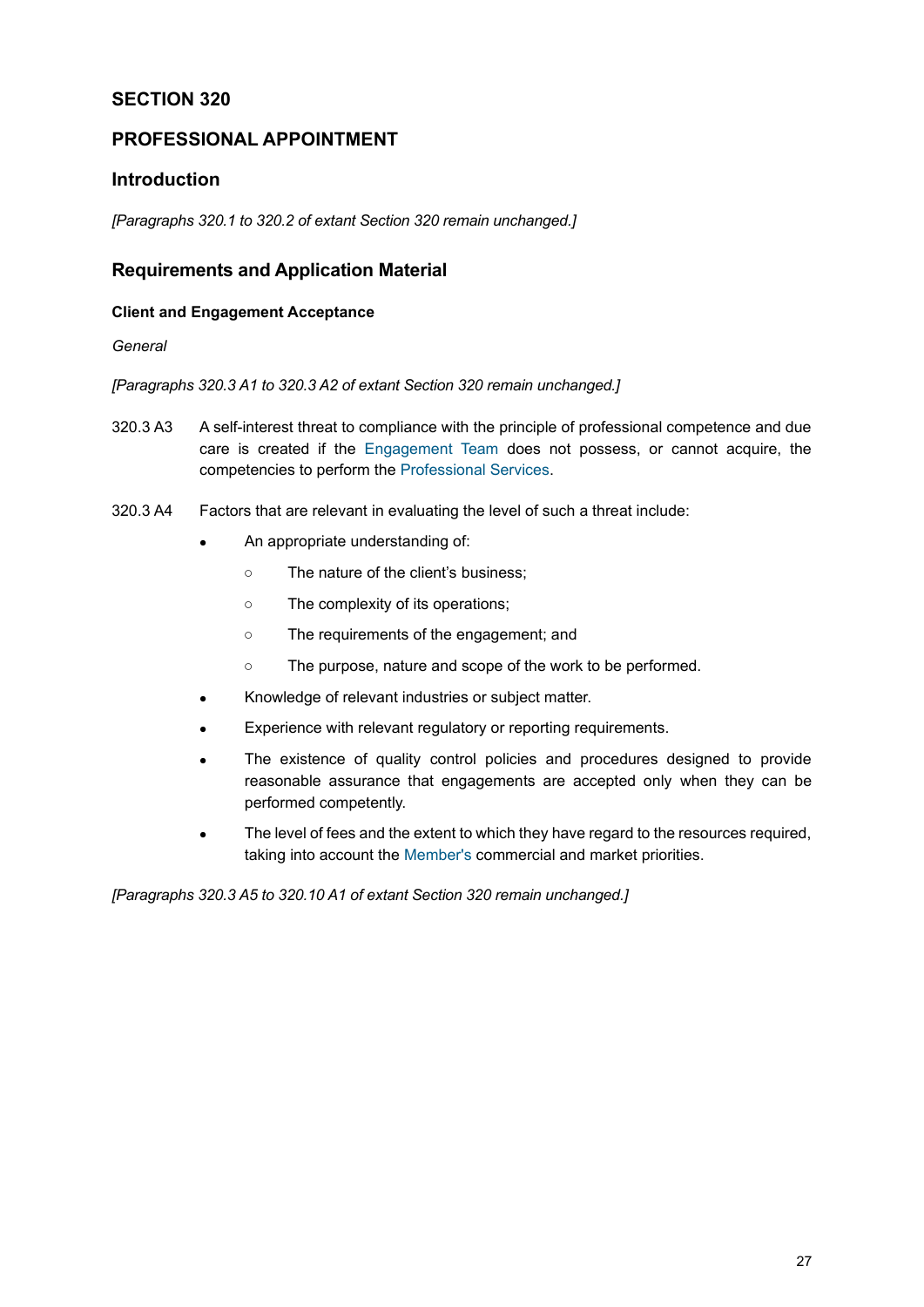# <span id="page-27-0"></span>**SECTION 330**

# **FEES AND OTHER TYPES OF REMUNERATION**

# **Introduction**

*[Paragraphs 330.1 to 330.2 of extant Section 330 remain unchanged.]*

# **Application Material**

#### **Level of Fees**

330.3 A1 The level of fees might impact a Member in Public Practice's ability to perform Professional Services in accordance with technical and professional standards.

*[Paragraph 330.3 A2 of extant Section 330 remains unchanged.]*

- 330.3 A3 Factors that are relevant in evaluating the level of such a threat include:
	- Whether the client is aware of the terms of the engagement and, in particular, the basis on which fees are determined and which Professional Services are covered.
	- Whether the level of the fee is set by an independent third party such as a regulatory body.

*[Paragraphs 330.3 A4 to 330.6 A1 of extant Section 330 remain unchanged.]*